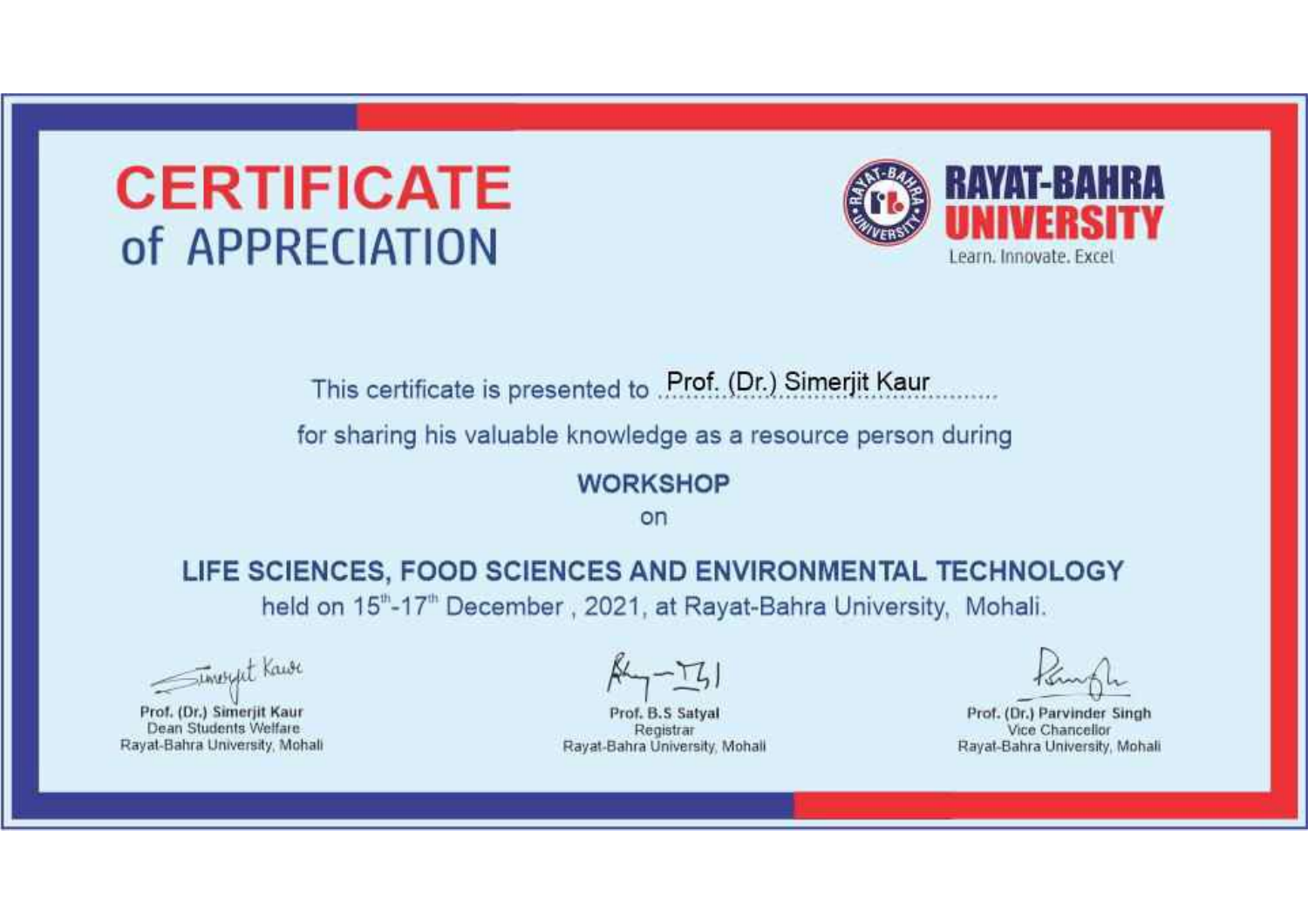

**Future Ready** 

### UNIVERSITY SCHOOL OF LIFE SCIENCES



This certificate is presented to Dr. Simerjit Kaur 

for sharing her valuable knowledge as a Keynote speaker during Faculty Development Program on

#### "RESEARCH ETHICS & SCIENTIFIC MISCONDUCTS"

on 16th April, 2021, held at

Rayat Bahra University, Mohali Campus.

**CONTRACTOR** 

CHINESE WITH STILL WITH STILL

Prof. (Dr.) Parvinder Singh



In collaboration with

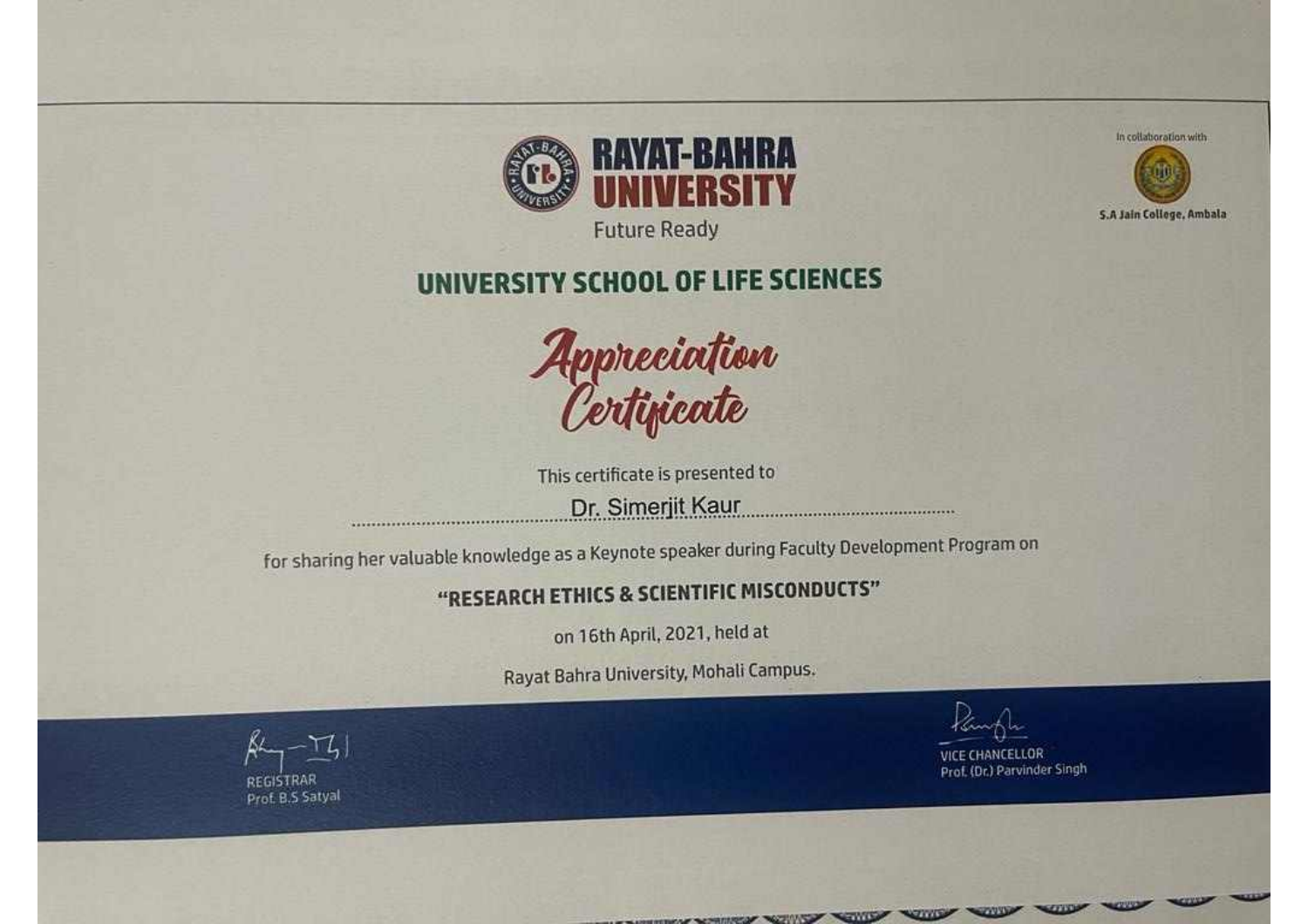

In collaboration with



### UNIVERSITY SCHOOL OF LIFE SCIENCES



This certificate is presented to

Dr. Simerjit Kaur

for sharing her valuable knowledge as a Keynote speaker during Faculty Development Program on

.......................

#### "RESEARCH DESIGN & METHODOLOGY"

on 23rd April, 2021, held at

Rayat Bahra University, Mohali Campus.

VICE CHANCELLOR Prof. (Dr.) Parvinder Singh



Prof. B.S Satyal



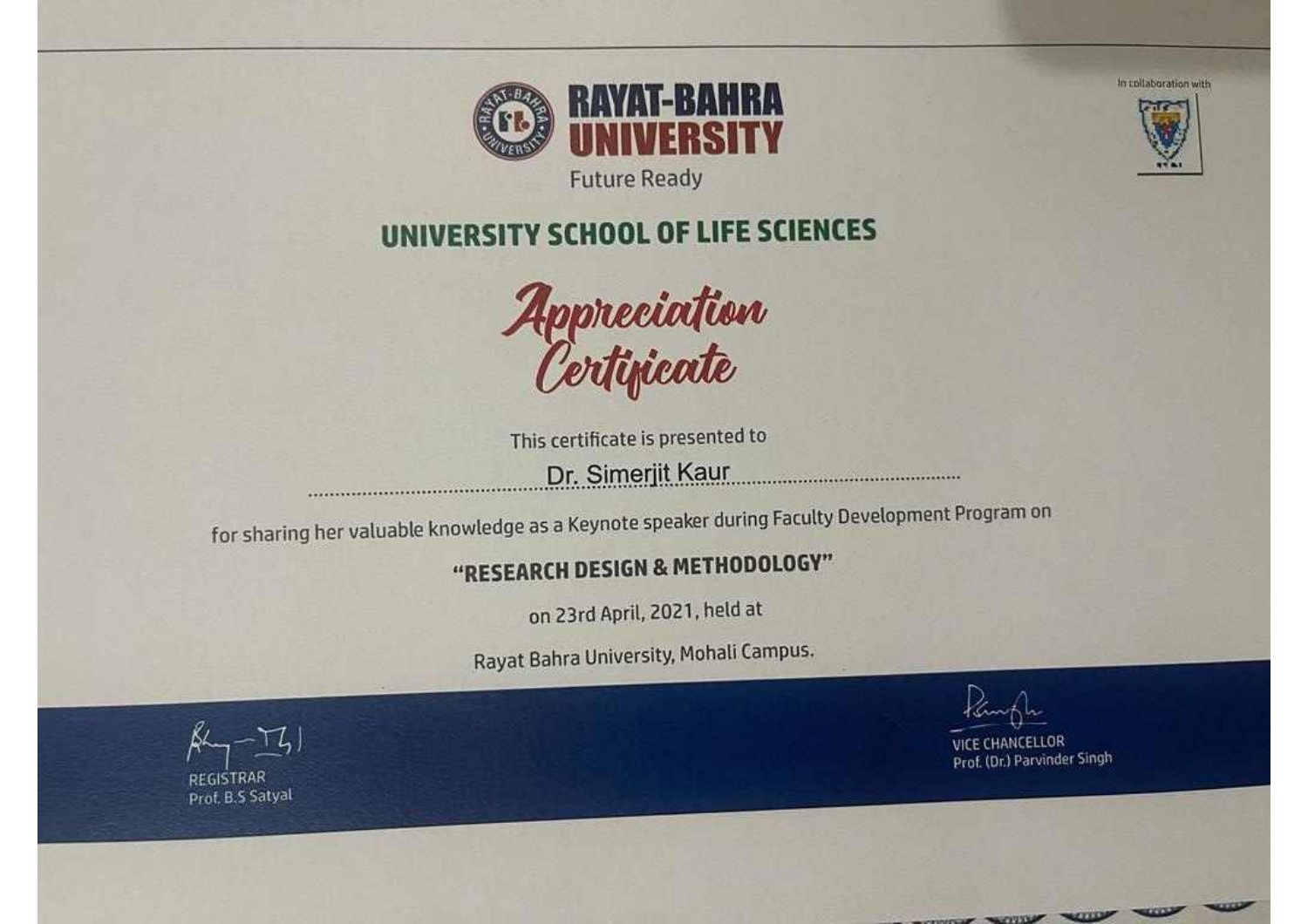

**ALL INDIA PINGALWARA SOCIETY, AMRITSAR, PUNJAB, INDIA**

**NATIONAL INSTITUTE (NRI), CHANDIGARH (Regd.), CHARITABLE REHABILITATION** 

**REHABILITATION BEHAVIORAL HEALTH INDIA SOUTH ASIAN (SABH) FOUNDATION, SFO, USA**



**IN ASSOCIATION WITH : CRIKC, Chandigarh, BKS (N)International Charitable Trust (Regd.) Chandigarh & Indian Music Therapy Studies & Research Centre (Factorize)**



**25-03-2021 – 26-03-2021**

#### **AWARDED TO Dr. Sonia Vatta**

#### **Principal, University Polytechnic, Rayat Bahra University, Mohali.**

**Organizing Secretary and Moderator**

*Theme : Professional Ethics in Practice of Rehabilitation*

**RAYAT BAHRA UNIVERSITY**

Chandigarh-Ropar NH 205, Greater Mohali, Punjab, India. 140103 www.rayatbahrauniversity.edu.in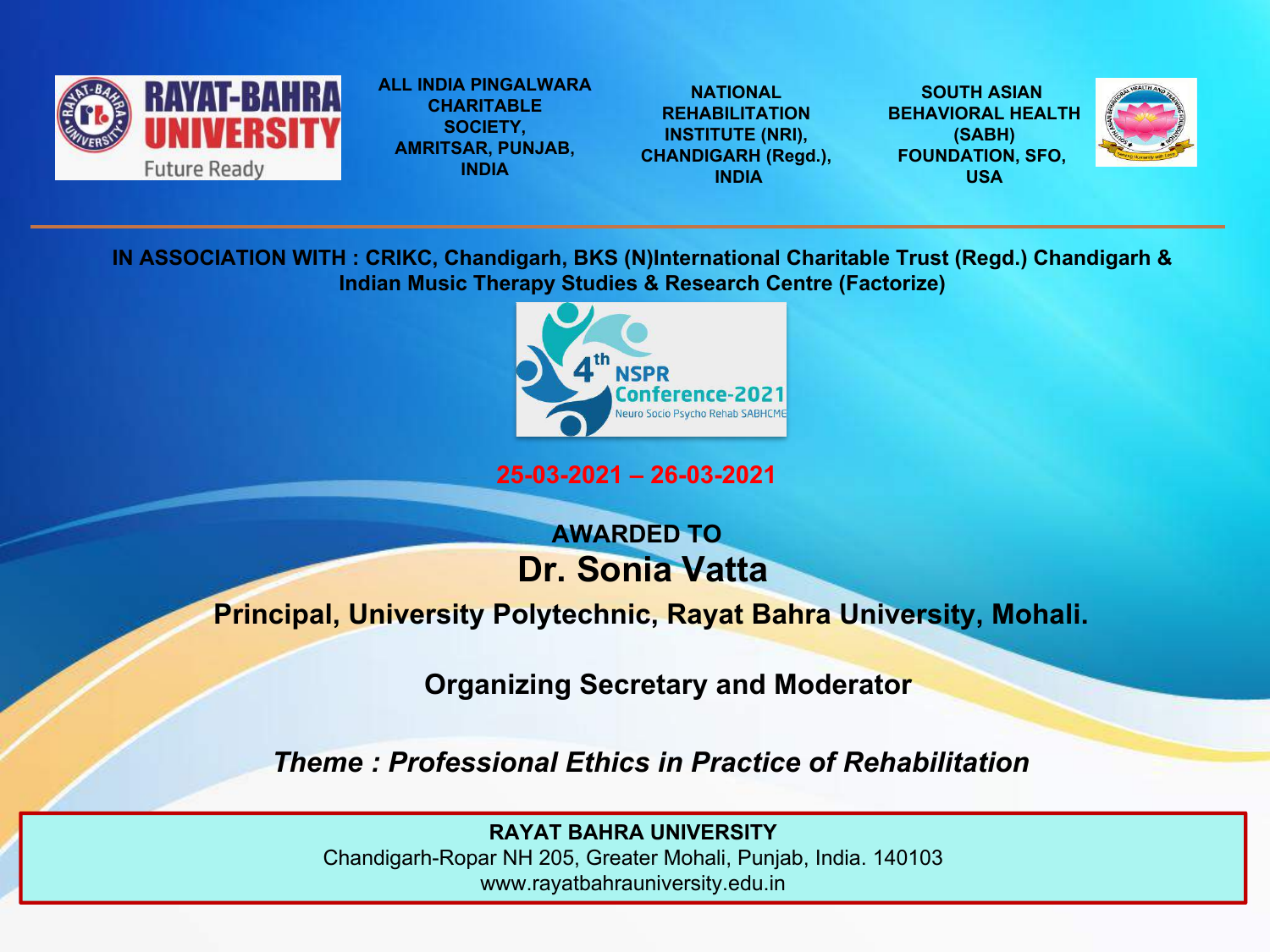

**ALL INDIA PINGALWARA SOCIETY, AMRITSAR, PUNJAB, INDIA**

**NATIONAL INSTITUTE (NRI), CHANDIGARH (Regd.), CHARITABLE REHABILITATION** 

**REHABILITATION BEHAVIORAL HEALTH INDIA SOUTH ASIAN (SABH) FOUNDATION, SFO, USA**



**IN ASSOCIATION WITH : CRIKC, Chandigarh, BKS (N)International Charitable Trust (Regd.) Chandigarh & Indian Music Therapy Studies & Research Centre (Factorize)**



**25-03-2021 – 26-03-2021**

**AWARDED TO Dr. Mandeep Sandhu**

**HOD ECE, Rayat Bahra University, Mohali**

**Organising Secretary and Moderator**

*Theme : Professional Ethics in Practice of Rehabilitation*

**RAYAT BAHRA UNIVERSITY**

Chandigarh-Ropar NH 205, Greater Mohali, Punjab, India. 140103 www.rayatbahrauniversity.edu.in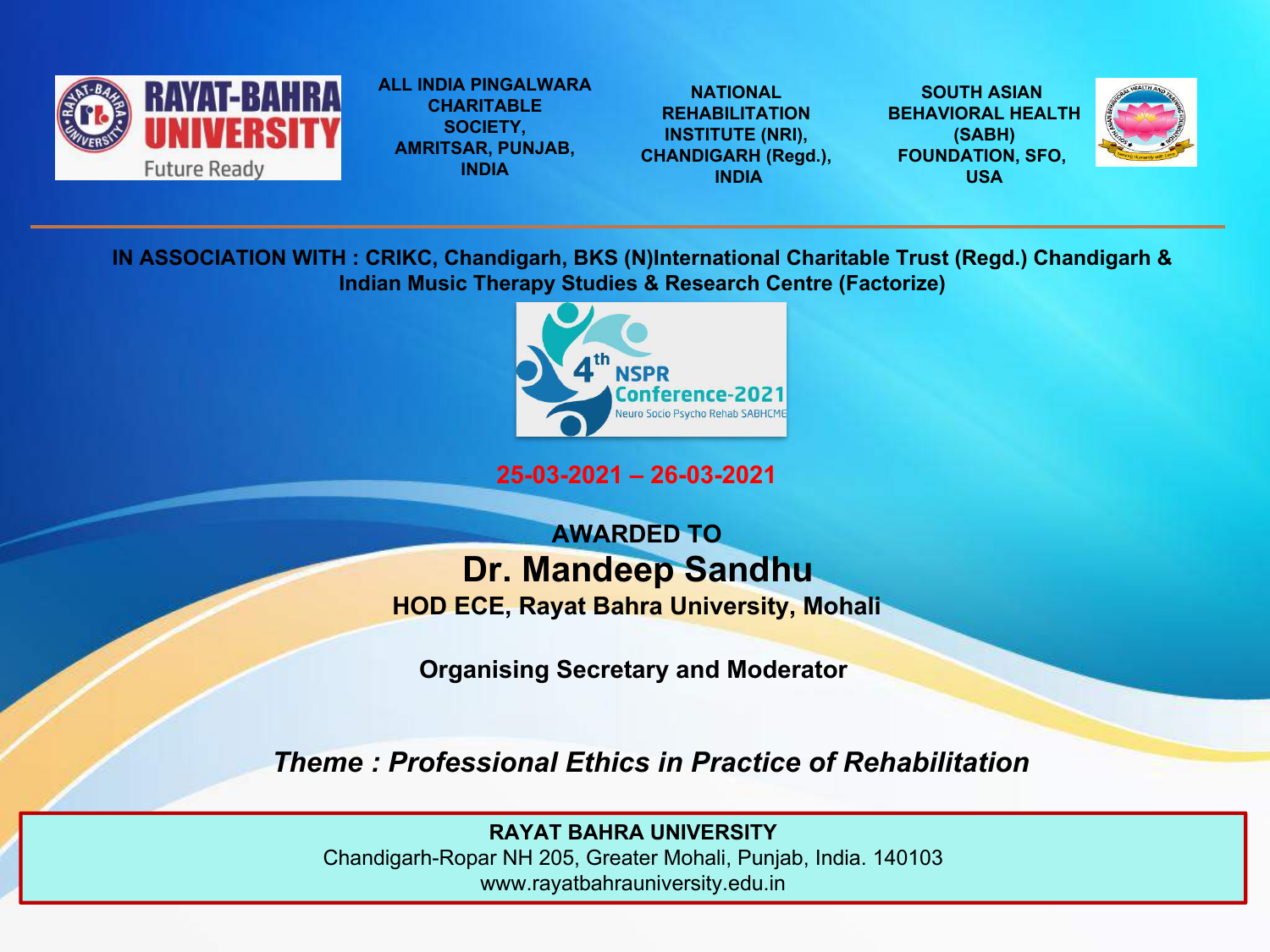

Rayat Bahra University is pleased to Issue certificate of appreciation to

#### **Dr. Simerjit Kaur**

for successfully organizing

### **Community Development Activities in Rural Areas**

in the year 2017.

We deeply appreciate her contribution for community development.

**(Dr. Raj Singh)** Vice-Chancellor Rayat Bahra University, Mohali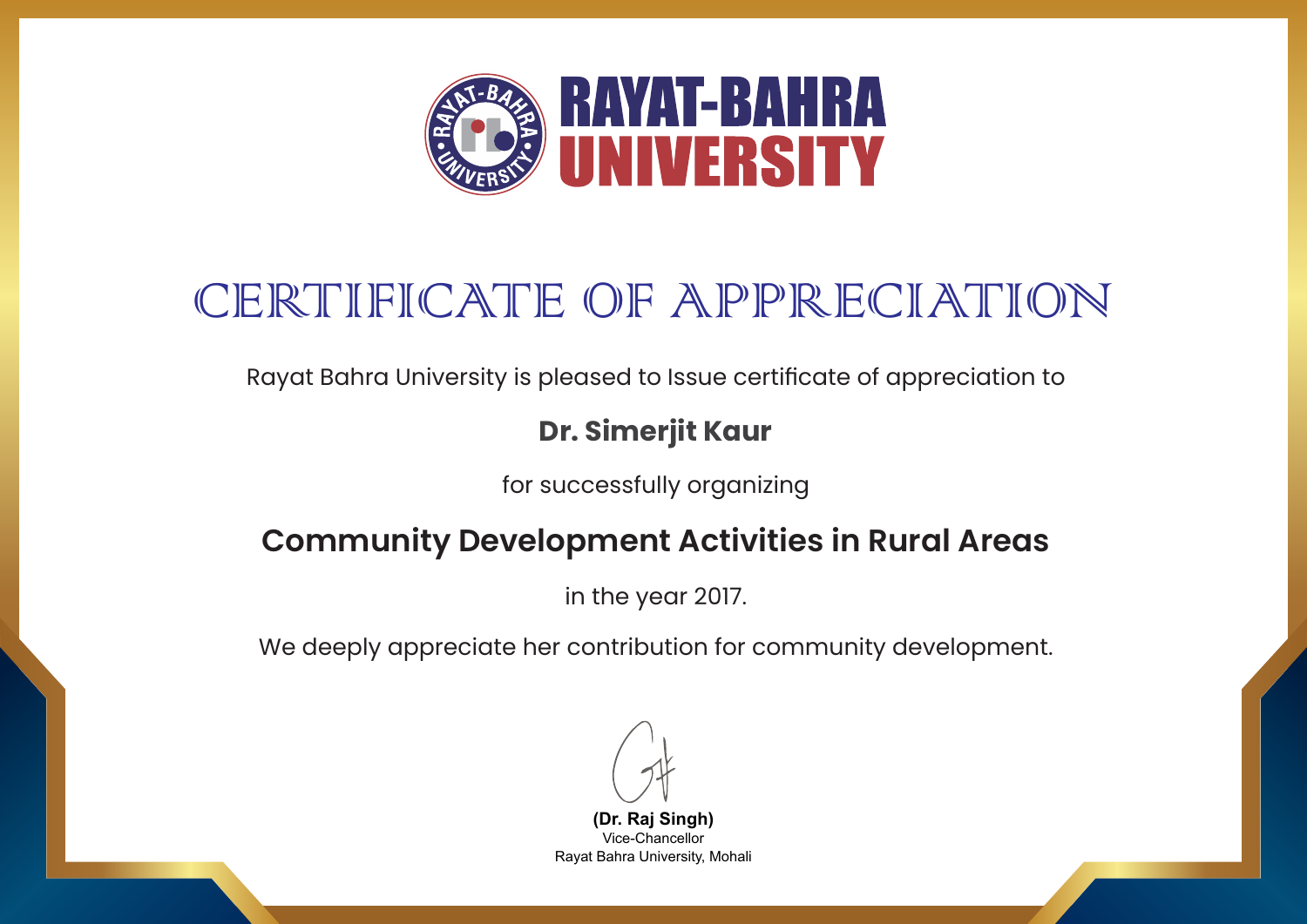

Rayat Bahra University is pleased to Issue certificate of appreciation to

### **Dr. Simerjit Kaur**

for spreading awareness about

### **Environmental Consciousness & Sustainability In Society**

in the year 2019.

We greatly appreciate her efforts and contribution in Environment Conservation Initiatives.

**(Prof. (Dr) Daljit Singh)** Vice-Chancellor Rayat Bahra University, Mohali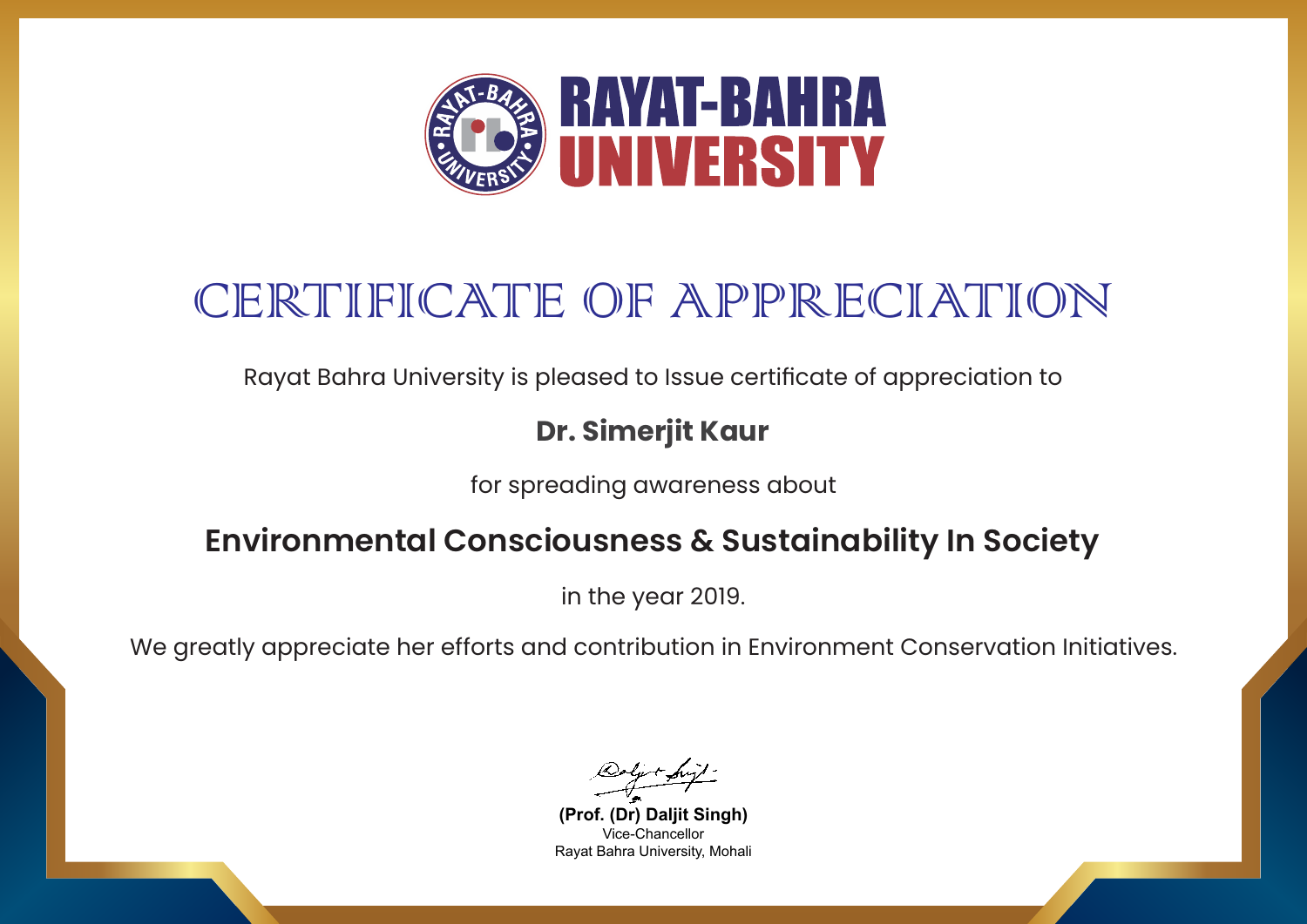

Rayat Bahra University is pleased to Issue certificate of appreciation to

#### **Dr. Simerjit Kaur**

for successfully completing the project on

### **Medicinal Plants-Ethanobotanical Survey**

in the year 2020.

We deeply appreciate his /her efforts and honor him/her with cash prize of Rs 2100.

**(Prof. (Dr) Parvinder Singh)** Vice-Chancellor Rayat Bahra University, Mohali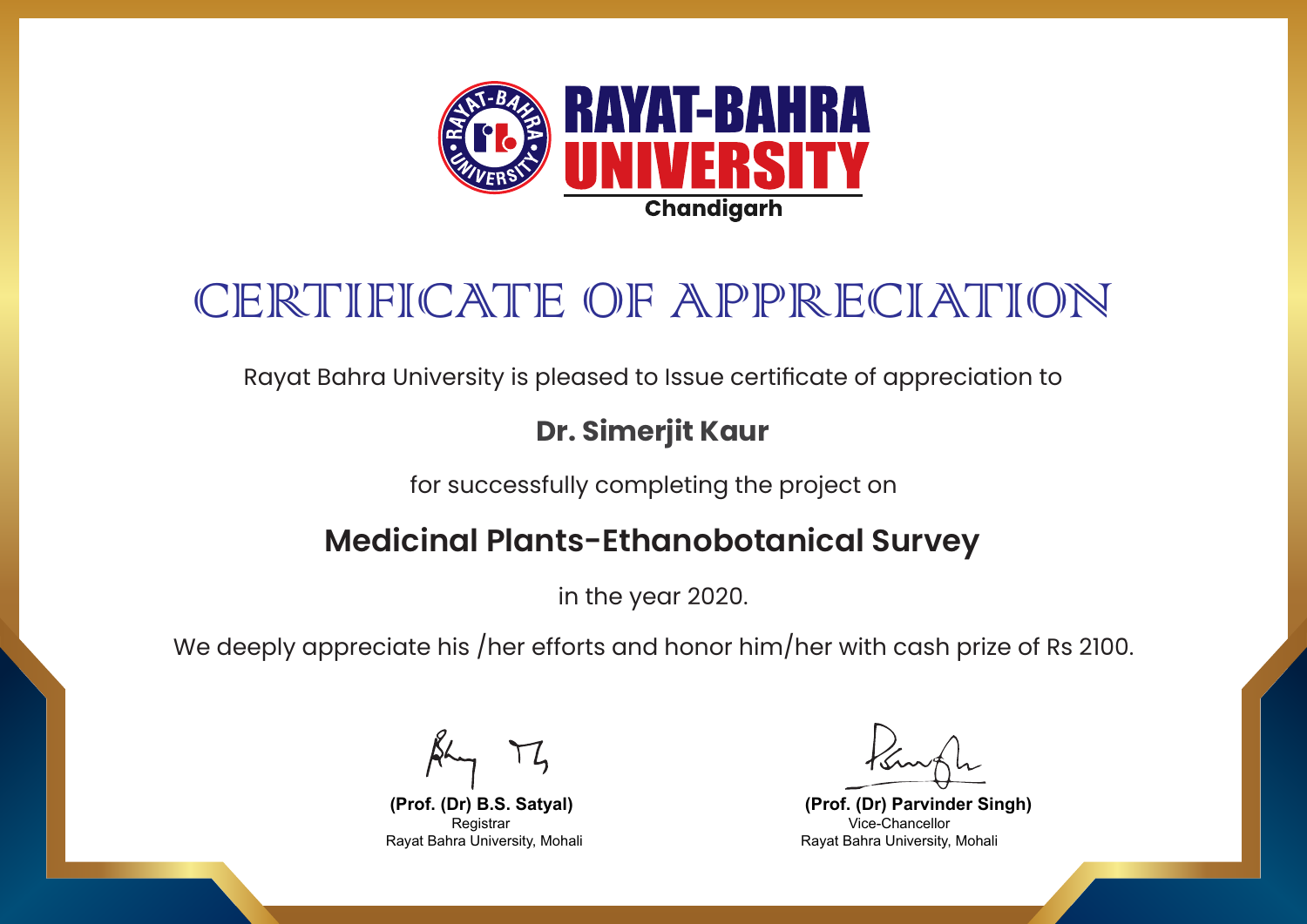

Rayat Bahra University is pleased to Issue certificate of appreciation to

#### **Dr. Simerjit Kaur**

for successfully organizing

### **Community Development Activities in Rural Areas**

in the year 2020.

We deeply appreciate her contribution for community development.

**(Prof. (Dr) Parvinder Singh)** Vice-Chancellor Rayat Bahra University, Mohali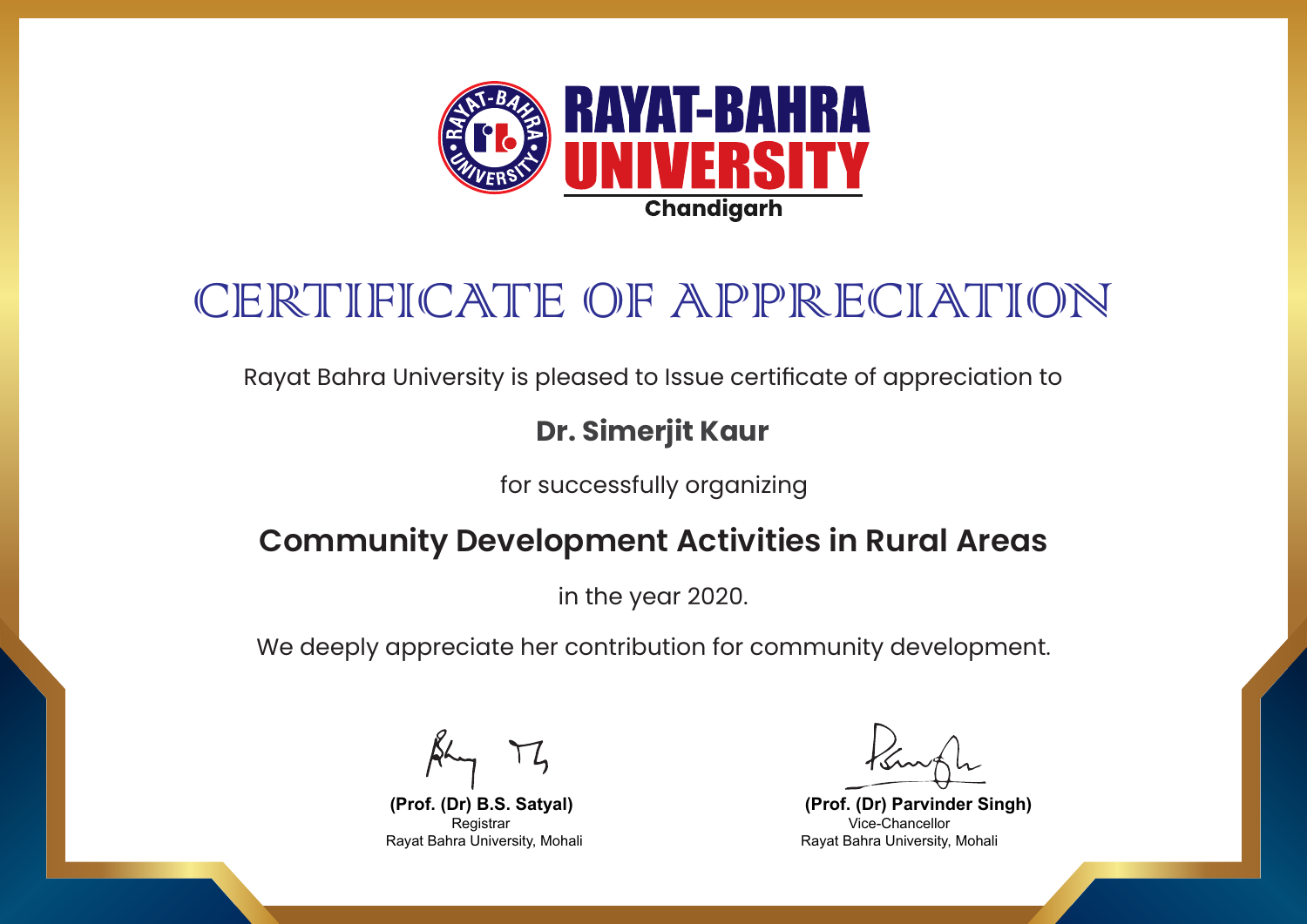

Rayat Bahra University is pleased to Issue certificate of appreciation to

#### **Dr. Neena Mehta**

for successfully organizing

### **Community Development Activities in Rural Areas**

in the year 2016.

We deeply appreciate her contribution for community development.

**(Dr. Raj Singh)** Vice-Chancellor Rayat Bahra University, Mohali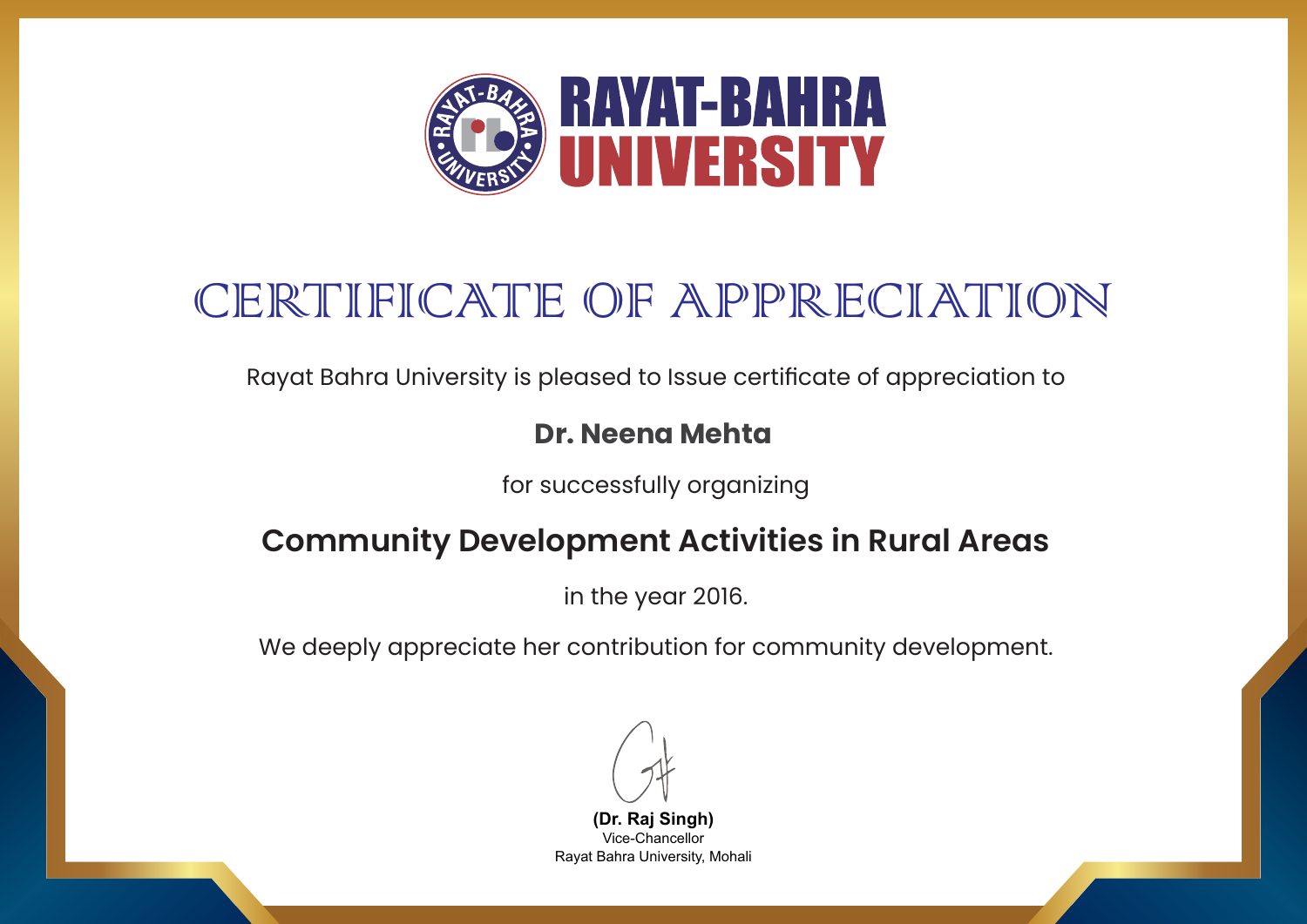

Rayat Bahra University is pleased to Issue certificate of appreciation to

#### **Dr. Neena Mehta**

for successfully organizing

### **Community Development Activities in Rural Areas**

in the year 2019.

We deeply appreciate her contribution for community development.

**(Prof. (Dr) Daljit Singh)** Vice-Chancellor Rayat Bahra University, Mohali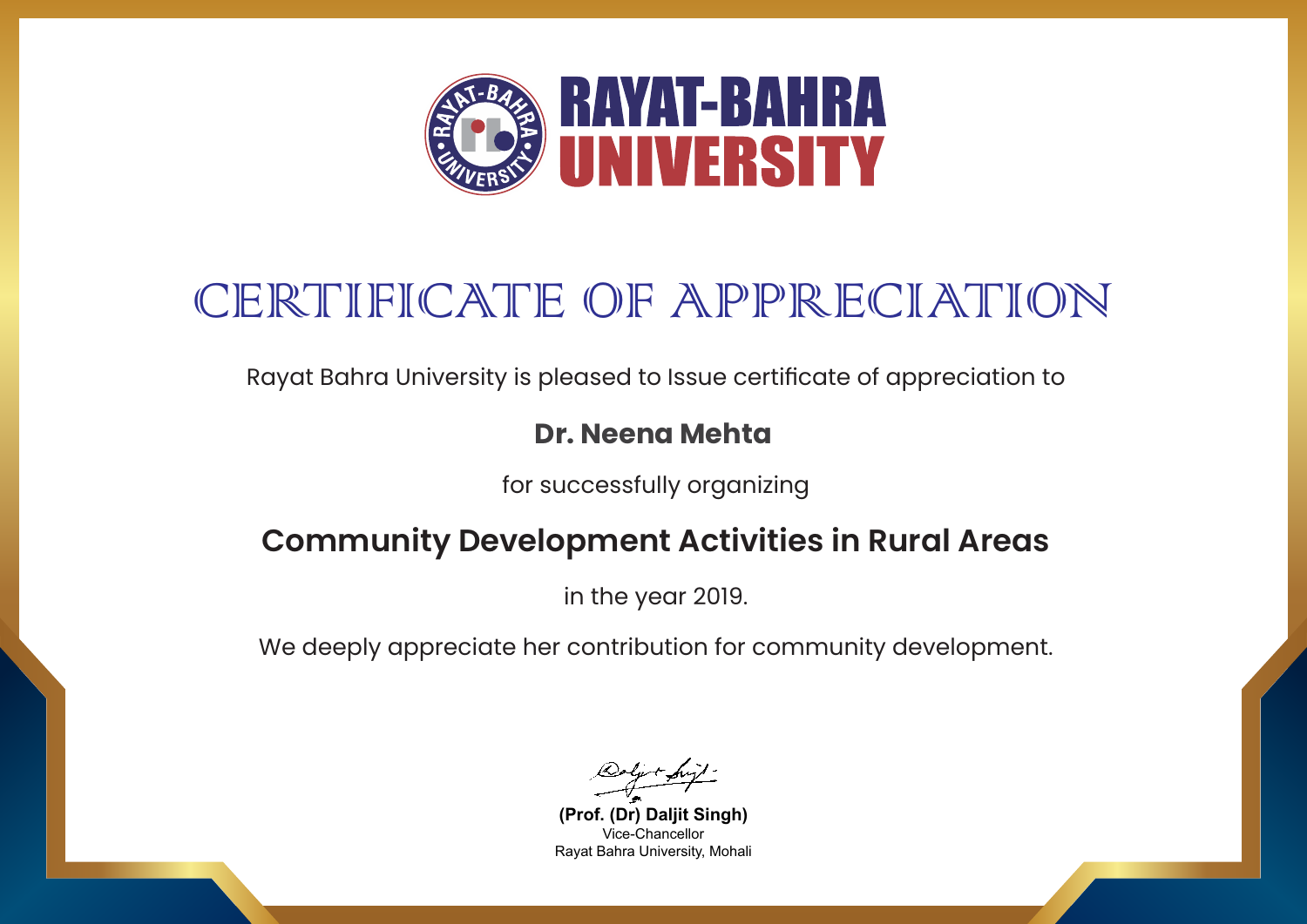

Rayat Bahra University is pleased to Issue certificate of appreciation to

### **Dr. Simerjit Kaur**

for spreading awareness about

### **Environmental Consciousness & Sustainability in Society**

in the year 2020.

We greatly appreciate her efforts and contribution in environment conservation initiatives.

**(Prof. (Dr) Parvinder Singh)** Vice-Chancellor Rayat Bahra University, Mohali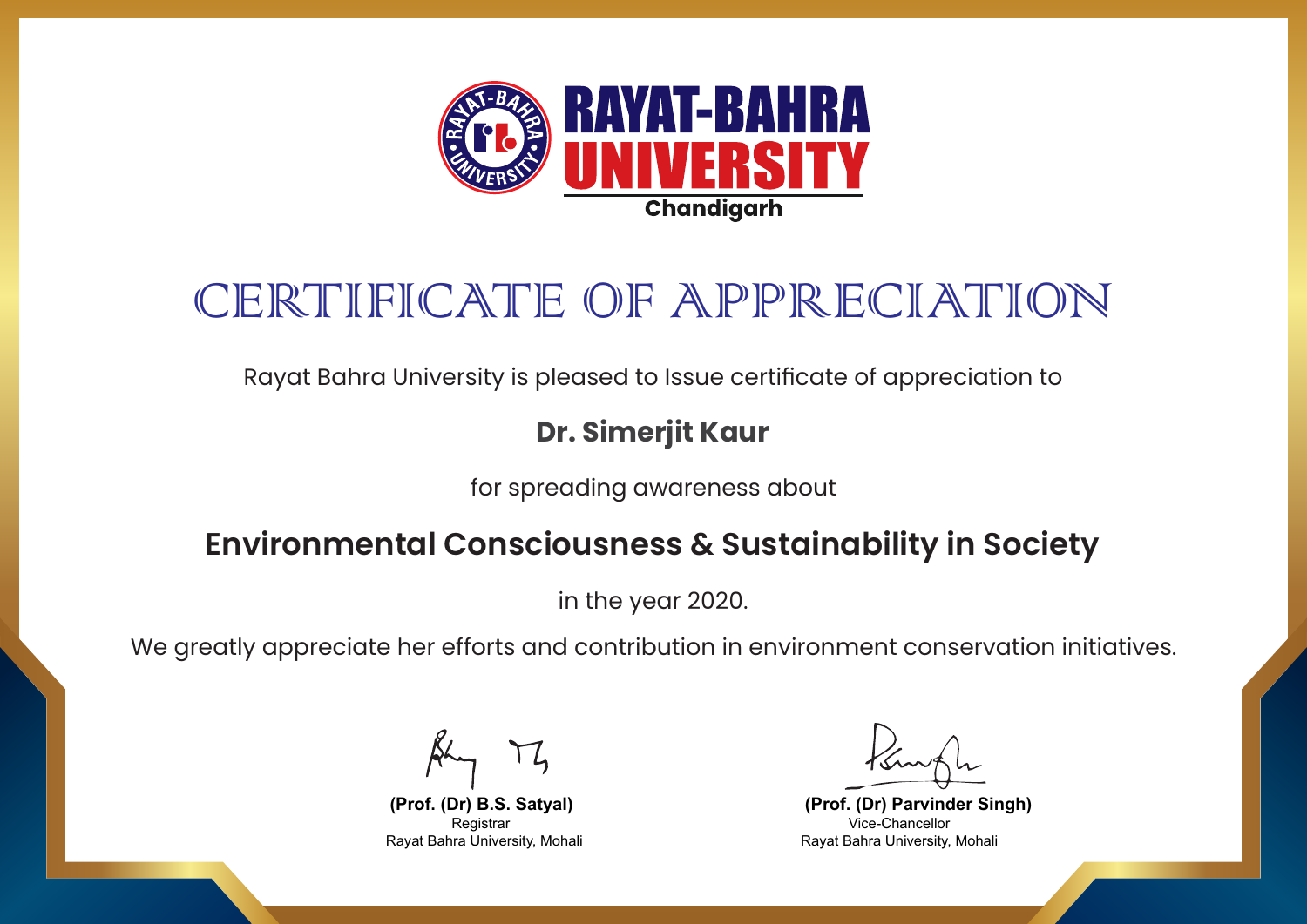

Rayat Bahra University is pleased to Issue certificate of appreciation to

### **Dr. Simerjit Kaur**

for successfully completing the project on

### **Sustainability and Urban Waste Management.**

in the year 2020.

We deeply appreciate his /her efforts and honor him /her with cash prize of Rs 2100.

**(Prof. (Dr) Parvinder Singh)** Vice-Chancellor Rayat Bahra University, Mohali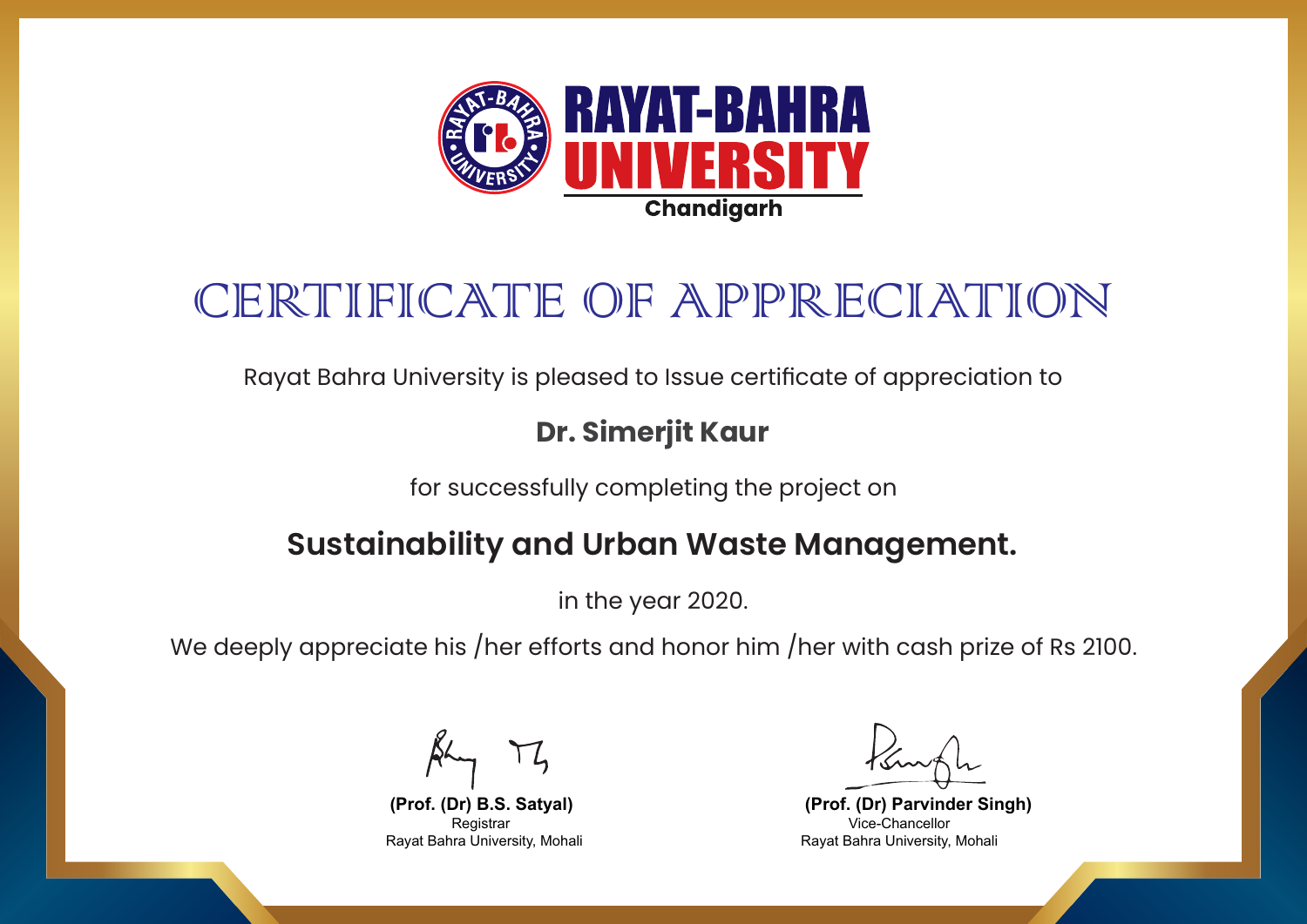

Rayat Bahra University is pleased to Issue certificate of appreciation to

#### **Dr. Simerjit Kaur**

for successfully completing the project on

### **Organic Manure Prepartion - Kitchen Gardening**

in the year 2018.

**(Prof. (Dr) Daljit Singh)** Vice-Chancellor Rayat Bahra University, Mohali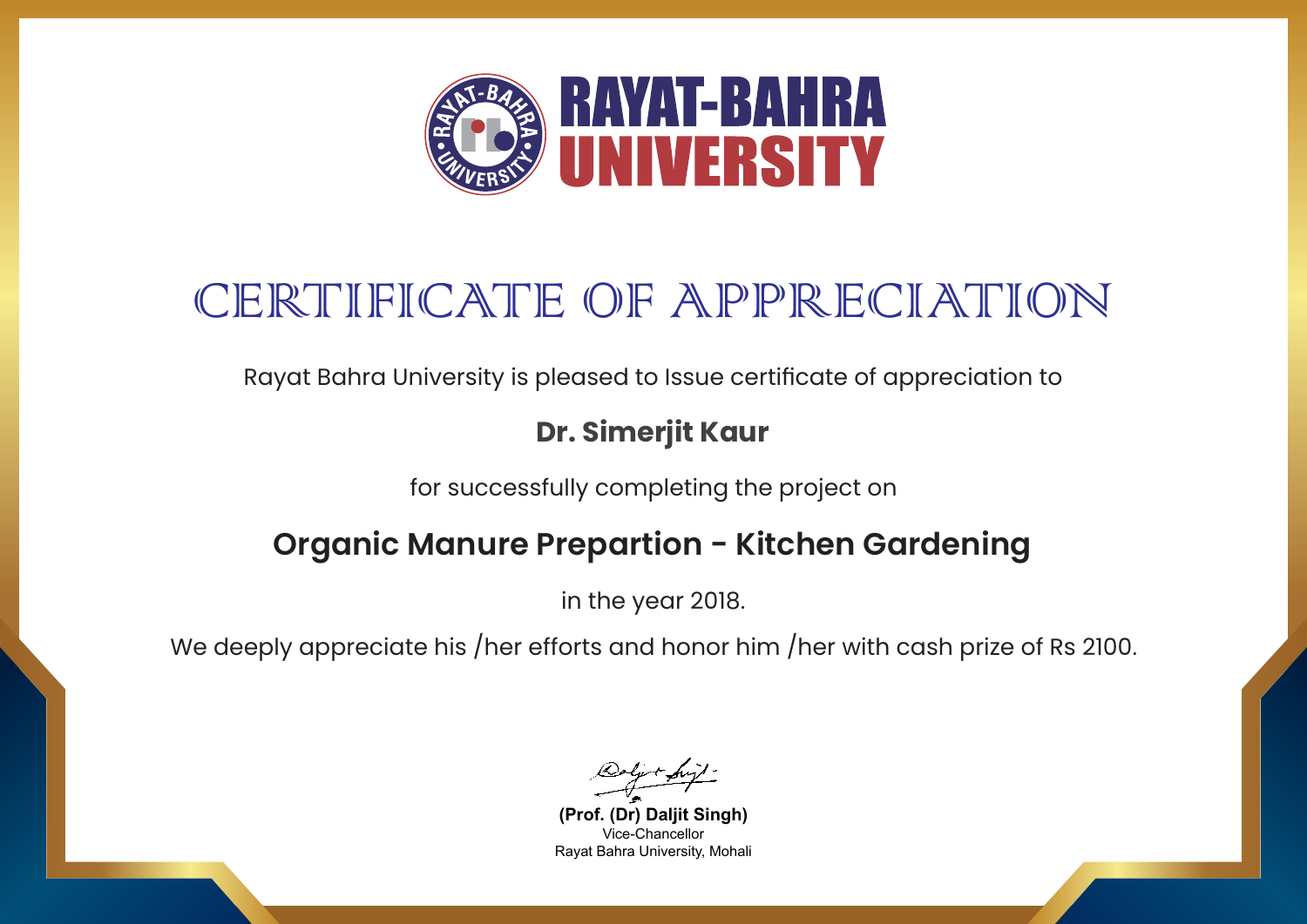

Rayat Bahra University is pleased to Issue certificate of appreciation to

### **Dr. Simerjit Kaur**

for successfully completing the project on

### **Water Quality Evaluation of Sukhna Lake, Chandigarh, India**

in the year 2018.

**(Prof. (Dr) Daljit Singh)** Vice-Chancellor Rayat Bahra University, Mohali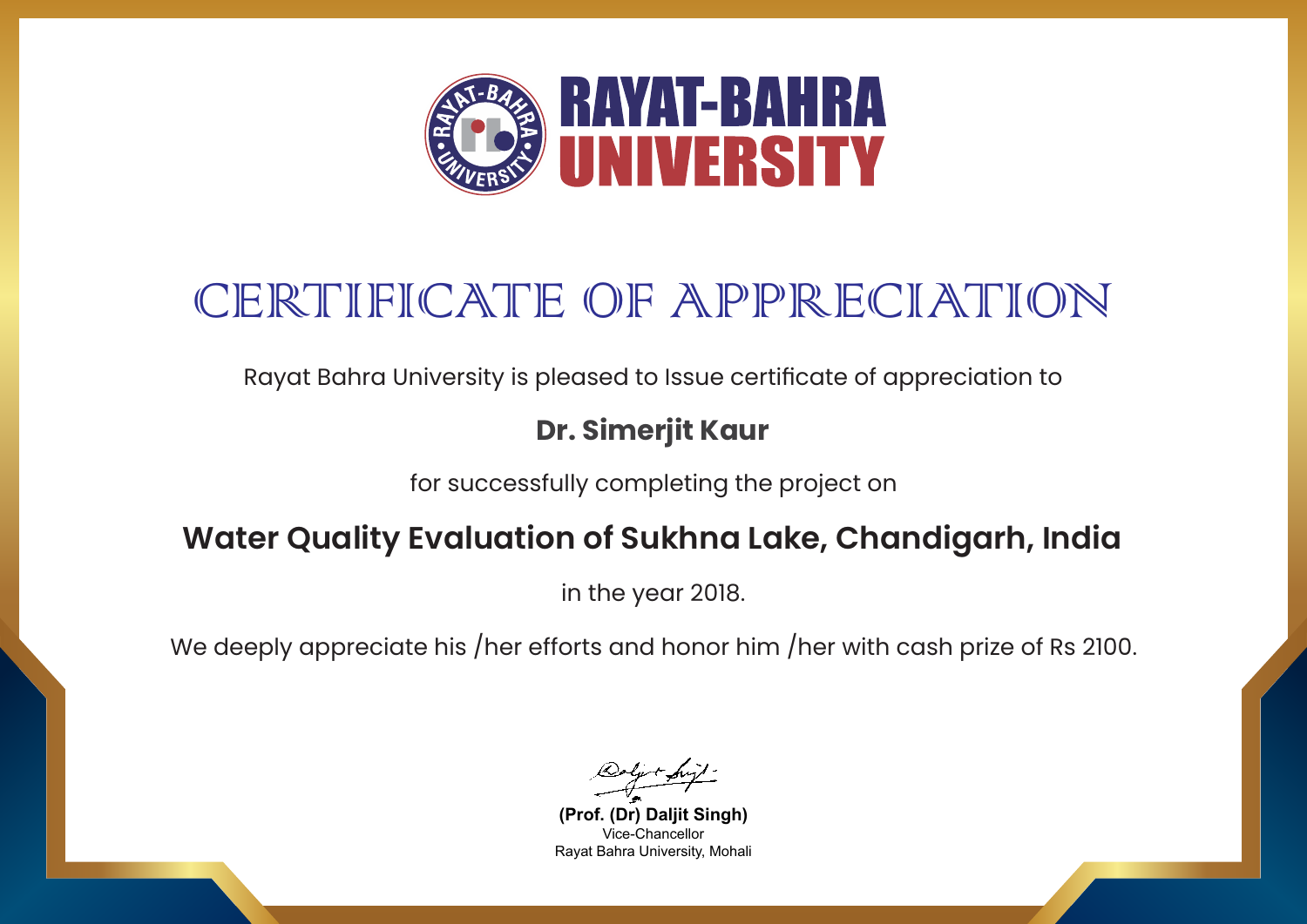

Rayat Bahra University is pleased to Issue certificate of appreciation to

#### **Dr. Simerjit Kaur**

for successfully completing the project on

### **Different Substrates for Mushroom Cultivation**

in the year 2019.

**(Prof. (Dr) Daljit Singh)** Vice-Chancellor Rayat Bahra University, Mohali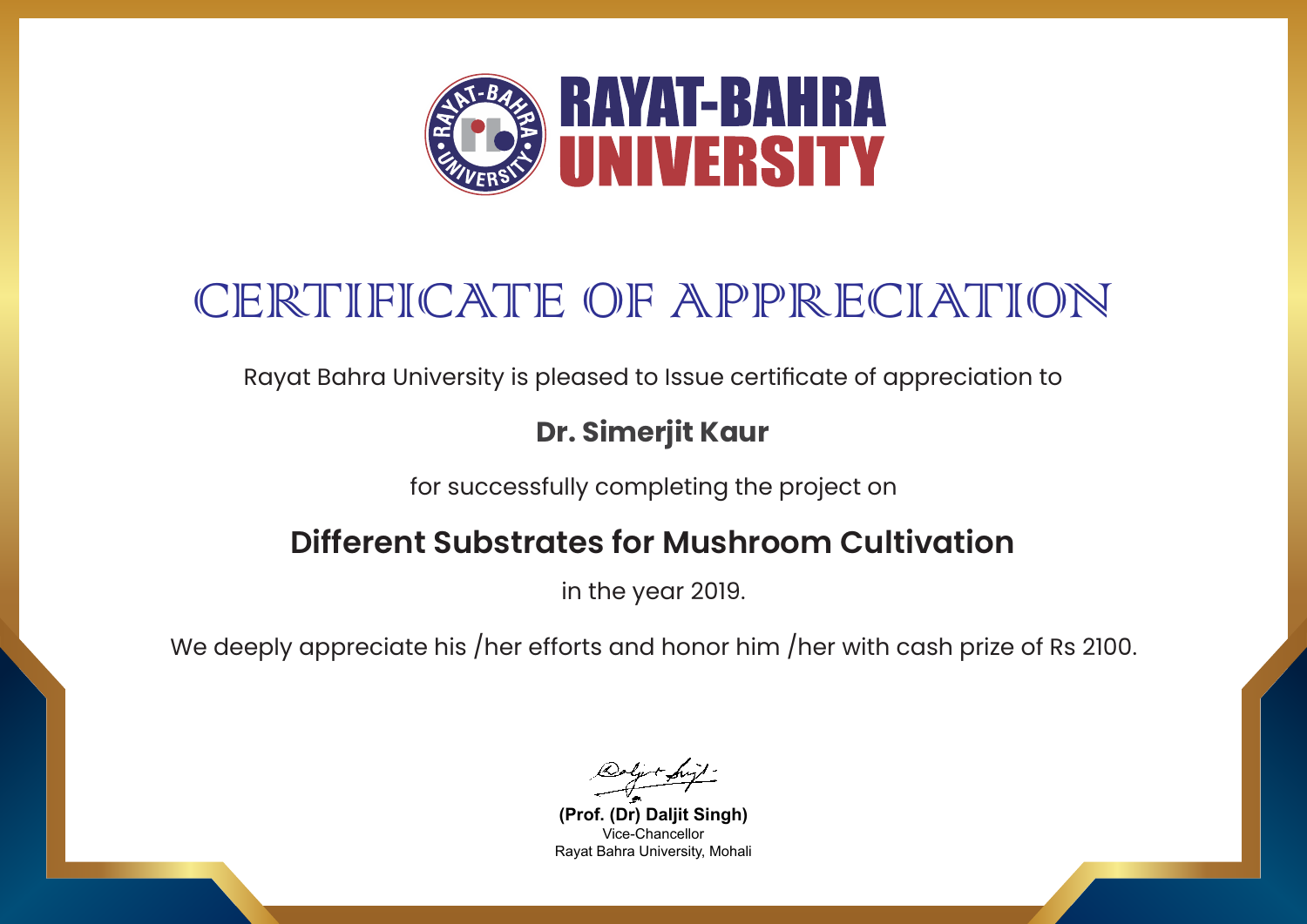

Rayat Bahra University is pleased to Issue certificate of appreciation to

#### **Ms. Anita Goyal**

for successfully completing the project on

### **Online Students Management System**

in the year 2021.

We deeply appreciate his /her efforts and honor him /her with cash prize of Rs 2100.

**(Prof. (Dr) Parvinder Singh)** Vice-Chancellor Rayat Bahra University, Mohali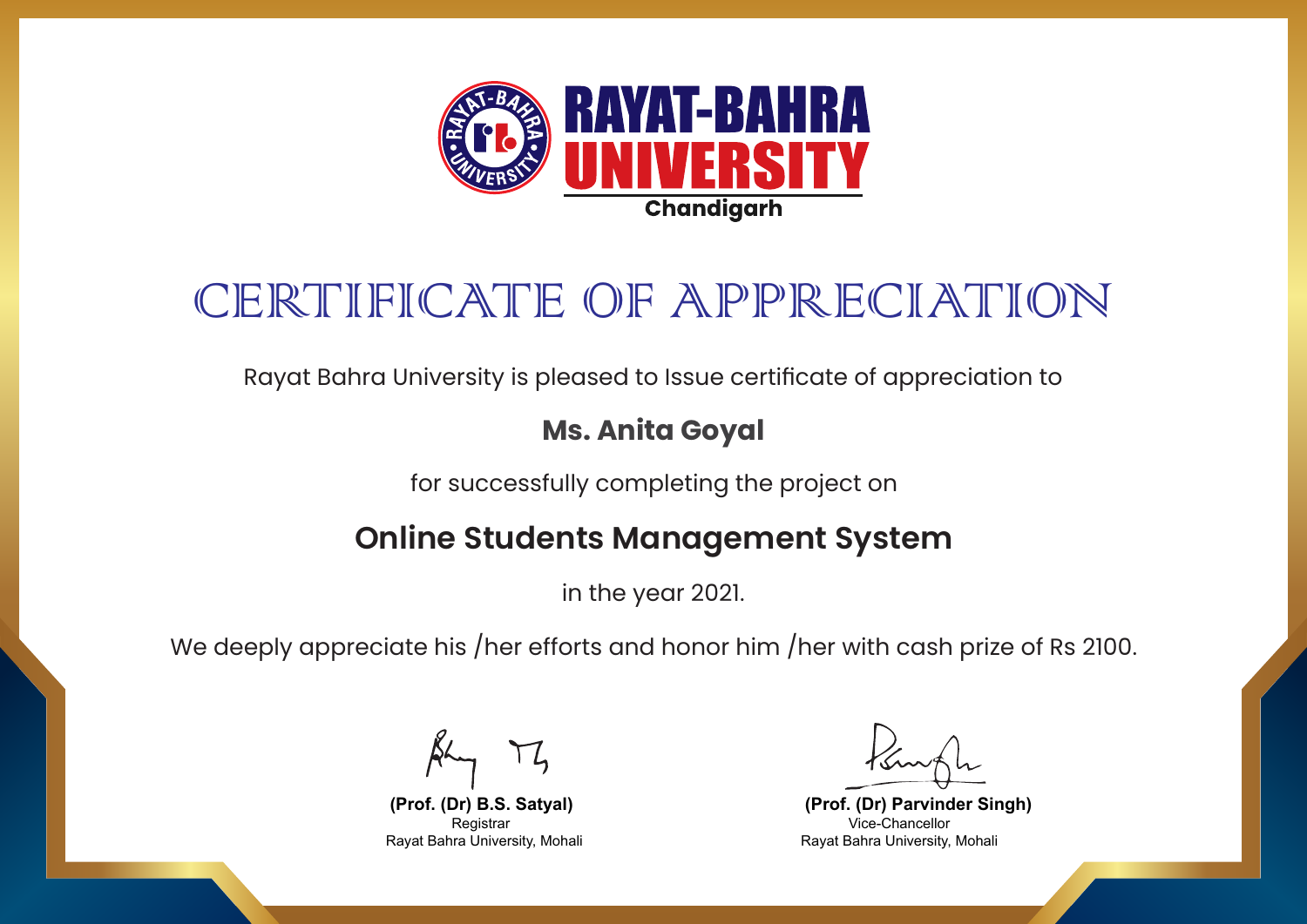

Rayat Bahra University is pleased to Issue certificate of appreciation to

**Dr. Pooja**

for successfully completing the project on

## **Sustainable Projects For Industry/ Kissan Helpline/ Covid Helpline/ Election**

### **Awareness Helplineaste Management**

in the year 2021.

**(Prof. (Dr) B.S. Satyal)** Registrar Rayat Bahra University, Mohali

**(Prof. (Dr) Parvinder Singh)** Vice-Chancellor Rayat Bahra University, Mohali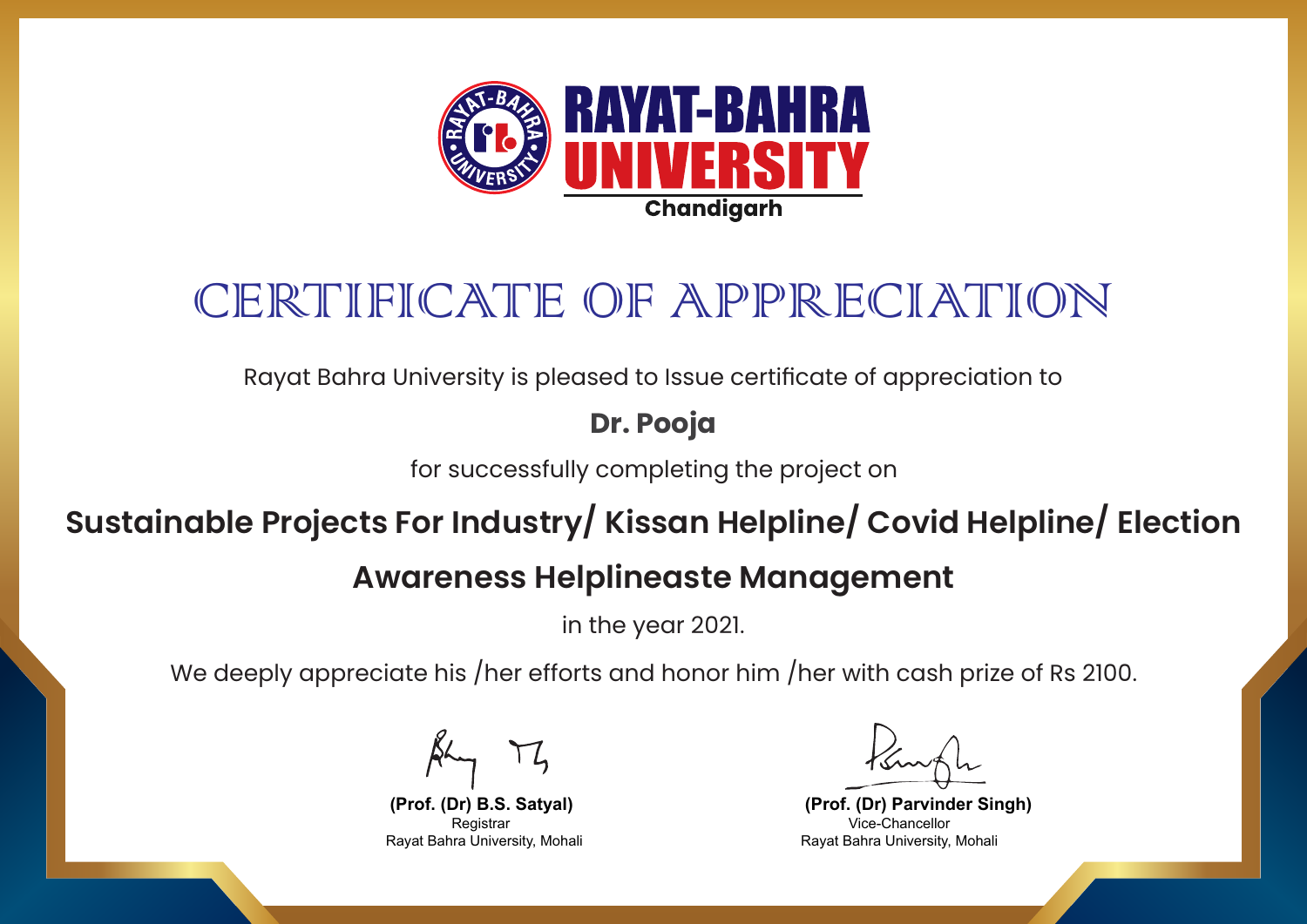

Rayat Bahra University is pleased to Issue certificate of appreciation to

#### **Dr. Mandeep Kaur Sandhu**

for successfully completing the project on

### **Unconventional Energy Sources**

in the year 2021.

We deeply appreciate his /her efforts and honor him /her with cash prize of Rs 2100.

**(Prof. (Dr) Parvinder Singh)** Vice-Chancellor Rayat Bahra University, Mohali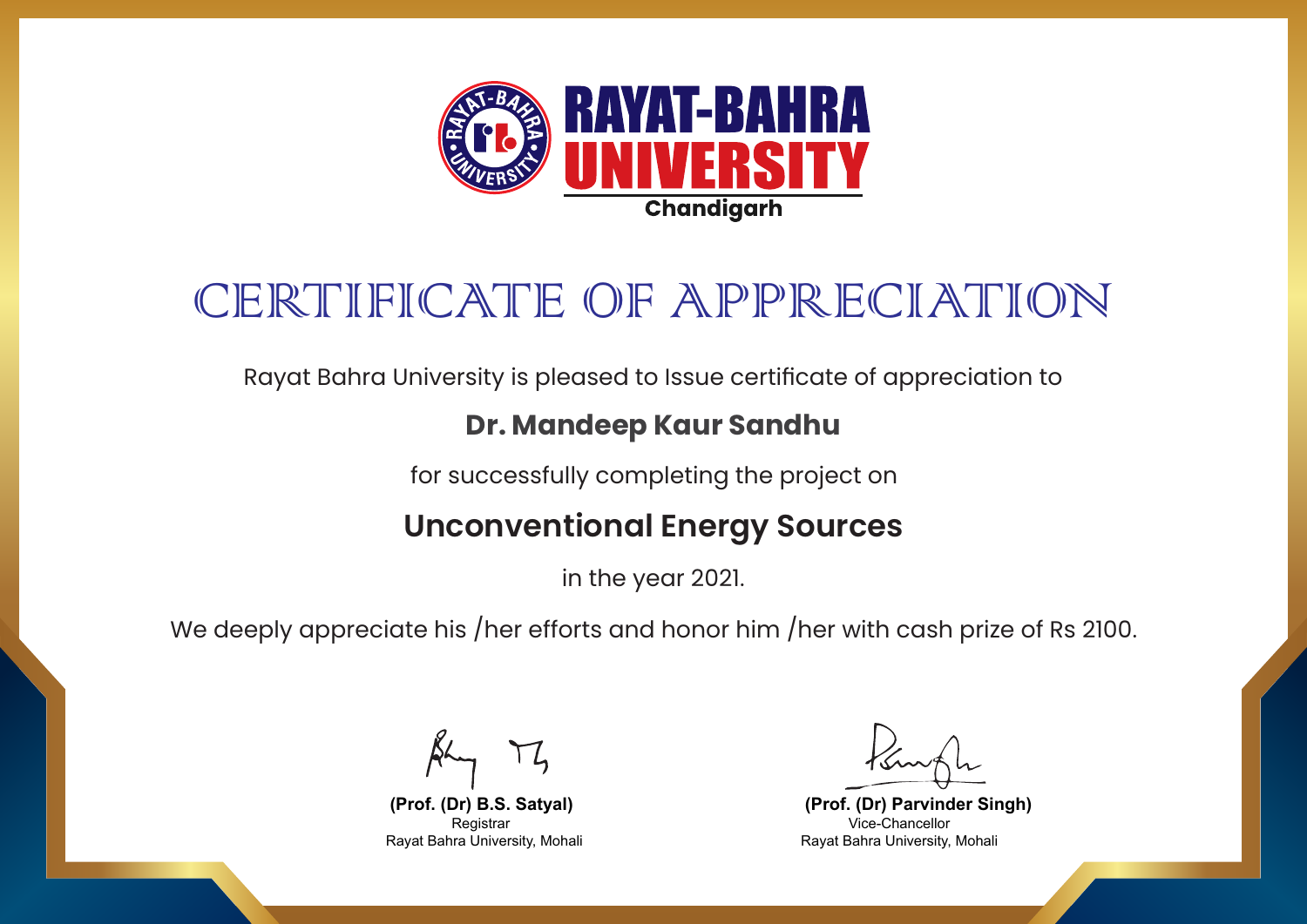

Rayat Bahra University is pleased to Issue certificate of appreciation to

#### **Dr. Mandeep Kaur Sandhu**

for successfully completing the project on

### **Incubation Centre for Research & Innovation**

in the year 2021.

We deeply appreciate his /her efforts and honor him /her with cash prize of Rs 2100.

**(Prof. (Dr) Parvinder Singh)** Vice-Chancellor Rayat Bahra University, Mohali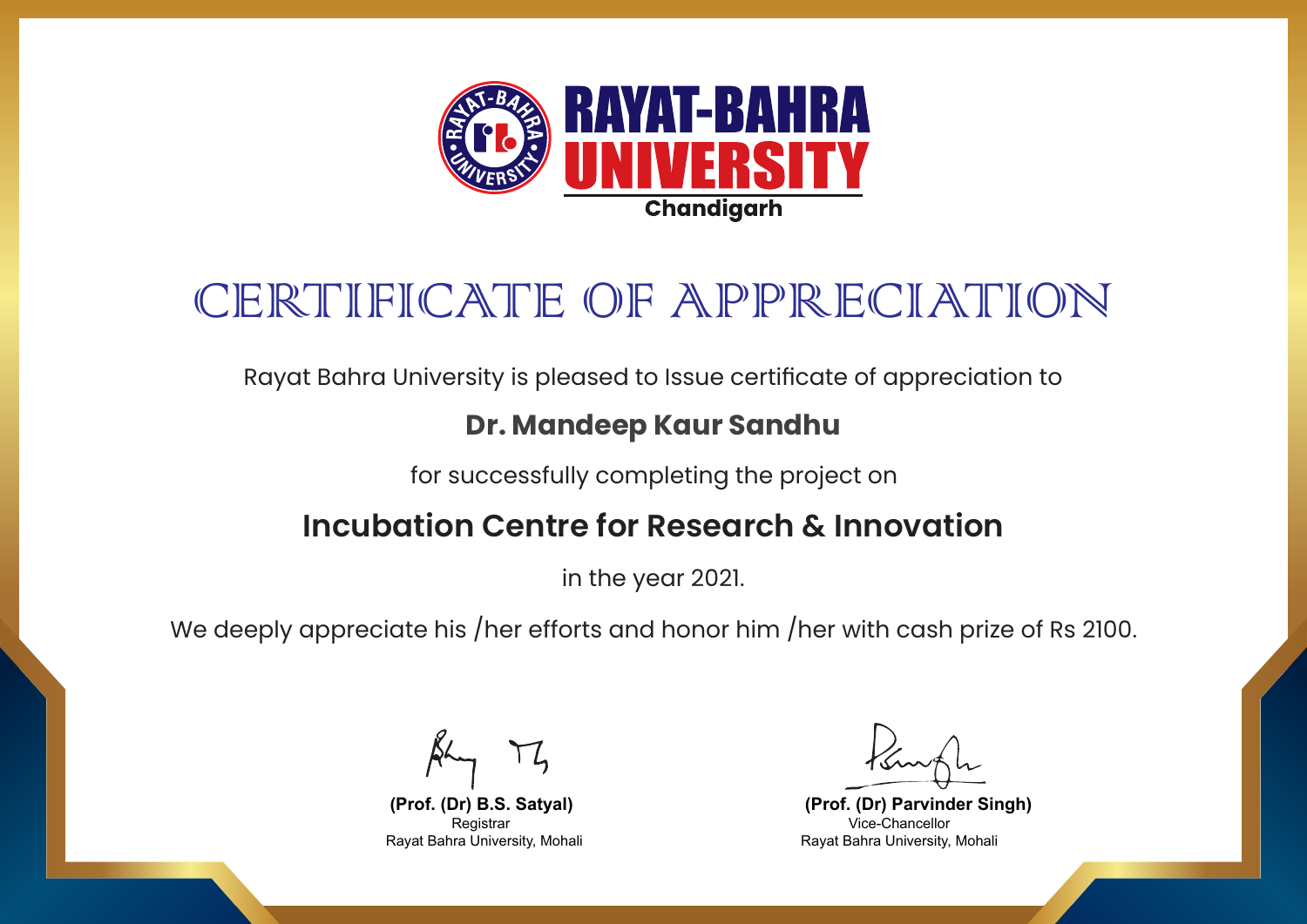

Rayat Bahra University is pleased to Issue certificate of appreciation to

#### **Er. Harpreet Singh**

for successfully completing the project on

### **Atmospheric Water Generator**

in the year 2021.

We deeply appreciate his /her efforts and honor him /her with cash prize of Rs 2100.

**(Prof. (Dr) Parvinder Singh)** Vice-Chancellor Rayat Bahra University, Mohali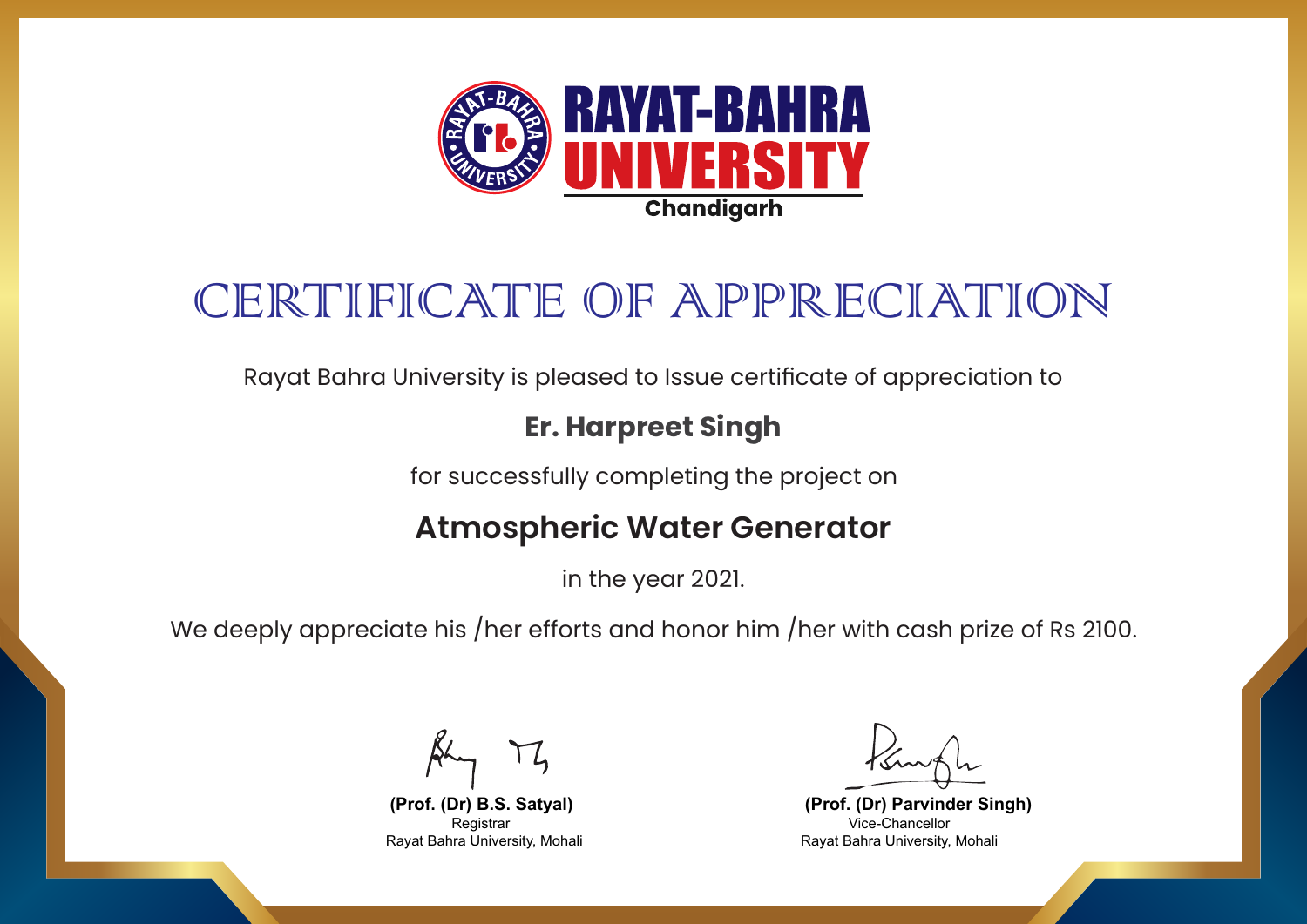

Rayat Bahra University is pleased to Issue certificate of appreciation to

#### **Dr. Amita Mahajan**

for successfully completing the project on

## **Hydrophonic & Aquaphonic Model Farming**

in the year 2017.

**(Dr. Raj Singh)** Vice-Chancellor Rayat Bahra University, Mohali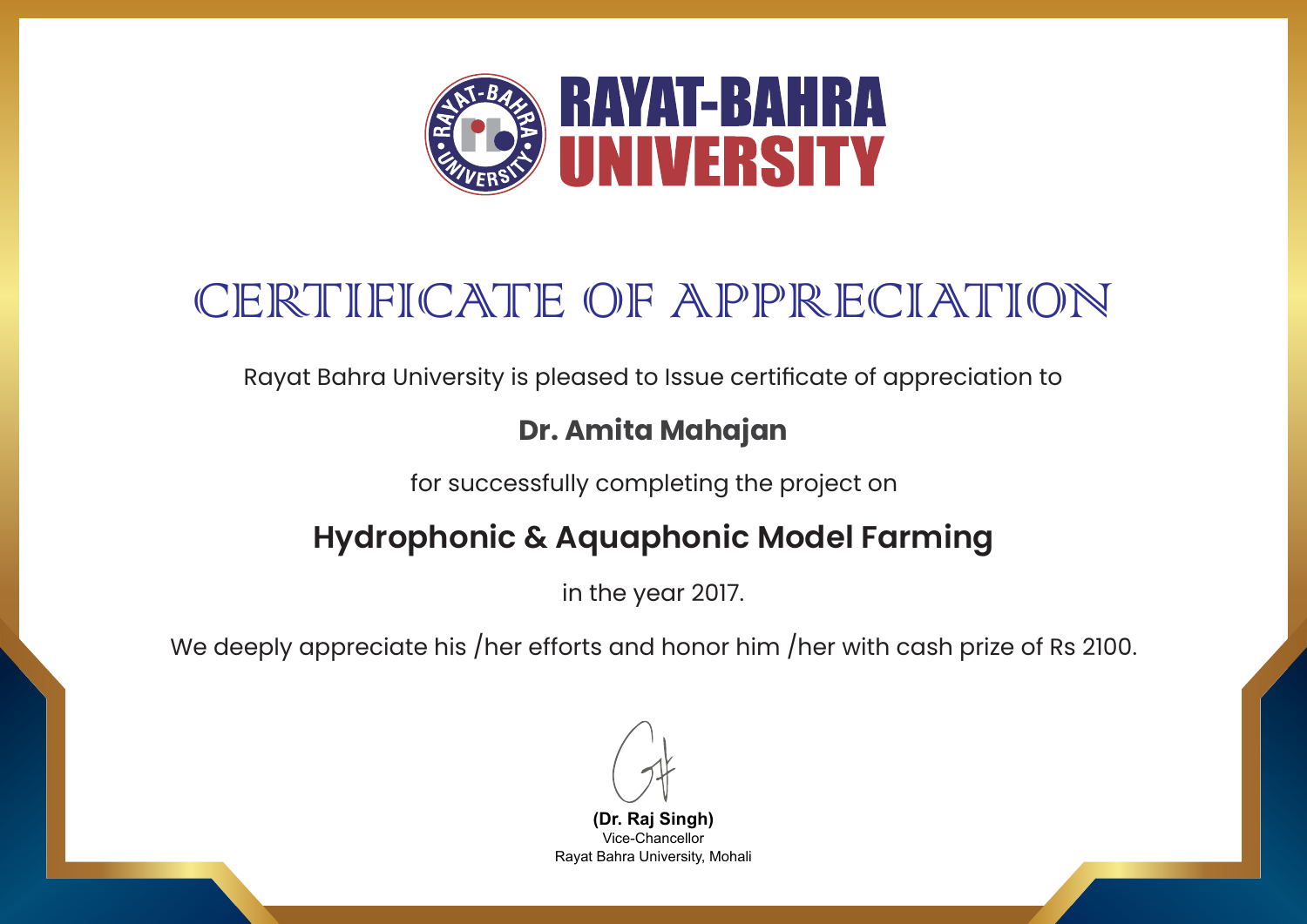

Rayat Bahra University is pleased to Issue certificate of appreciation to

#### **Dr. Amita Mahajan**

for successfully completing the project on

## **Vertical Farming for Urban Areas**

in the year 2018.

**(Prof. (Dr) Daljit Singh)** Vice-Chancellor Rayat Bahra University, Mohali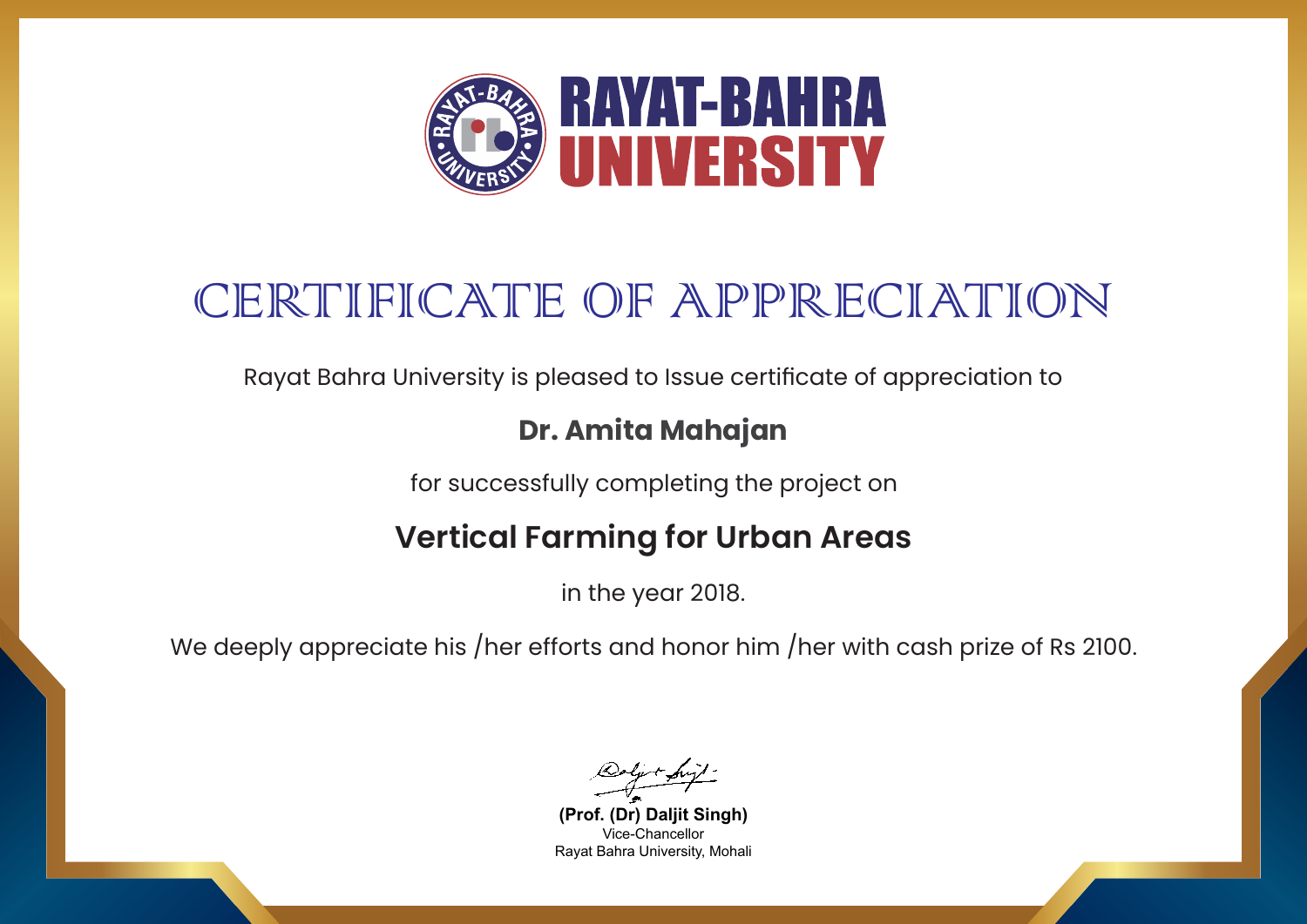

Rayat Bahra University is pleased to Issue certificate of appreciation to

### **Vinay Kumar**

for successfully completing the project on

## **Agricultural Waste Management**

in the year 2019.

**(Prof. (Dr) Daljit Singh)** Vice-Chancellor Rayat Bahra University, Mohali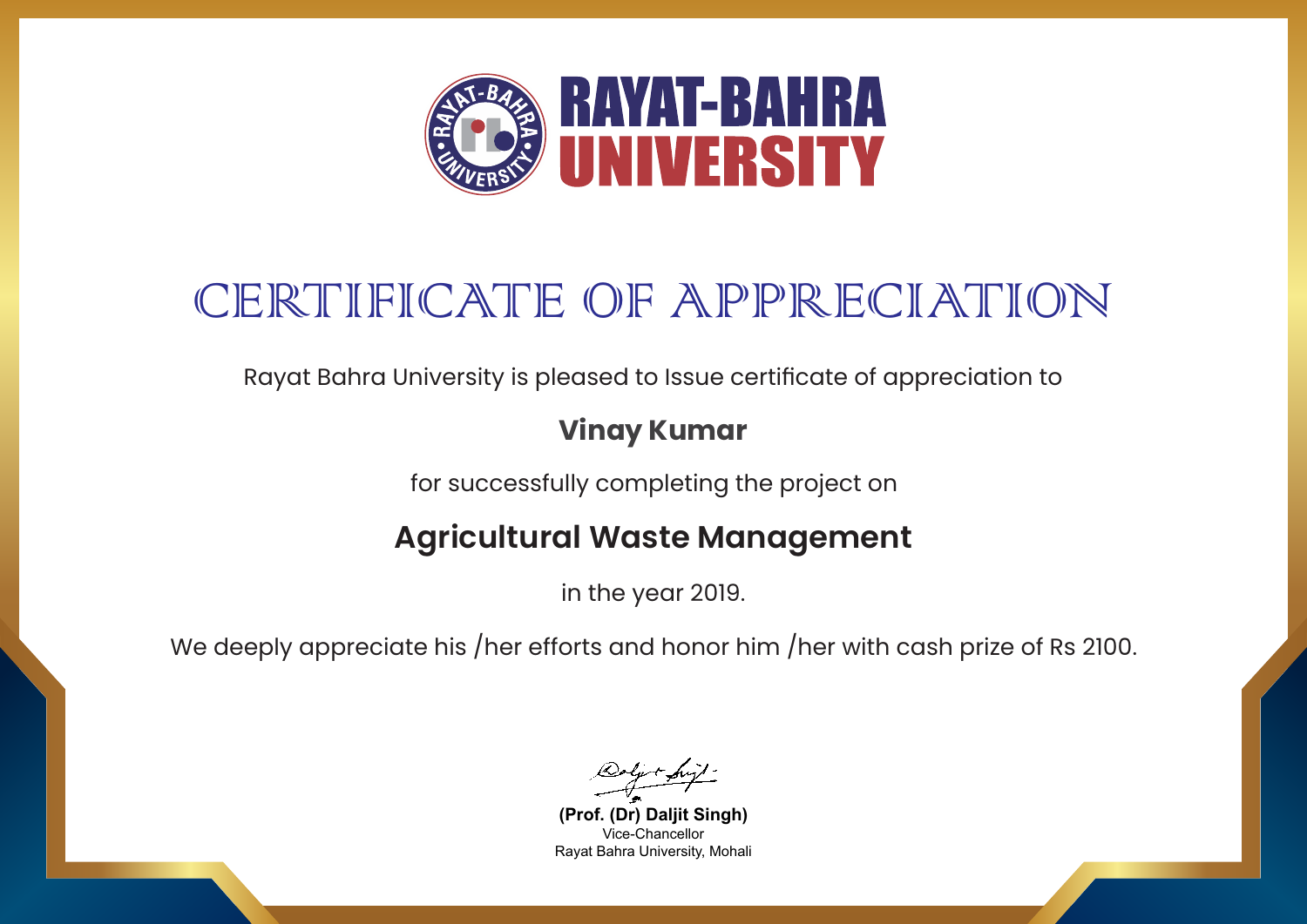

Rayat Bahra University is pleased to Issue certificate of appreciation to

#### **Ms. Anshu Gauba**

for successfully completing the project on

### **The Impact of Advertising on Customer Purchase**

in the year 2021.

We deeply appreciate his /her efforts and honor him /her with cash prize of Rs 2100.

**(Prof. (Dr) Parvinder Singh)** Vice-Chancellor Rayat Bahra University, Mohali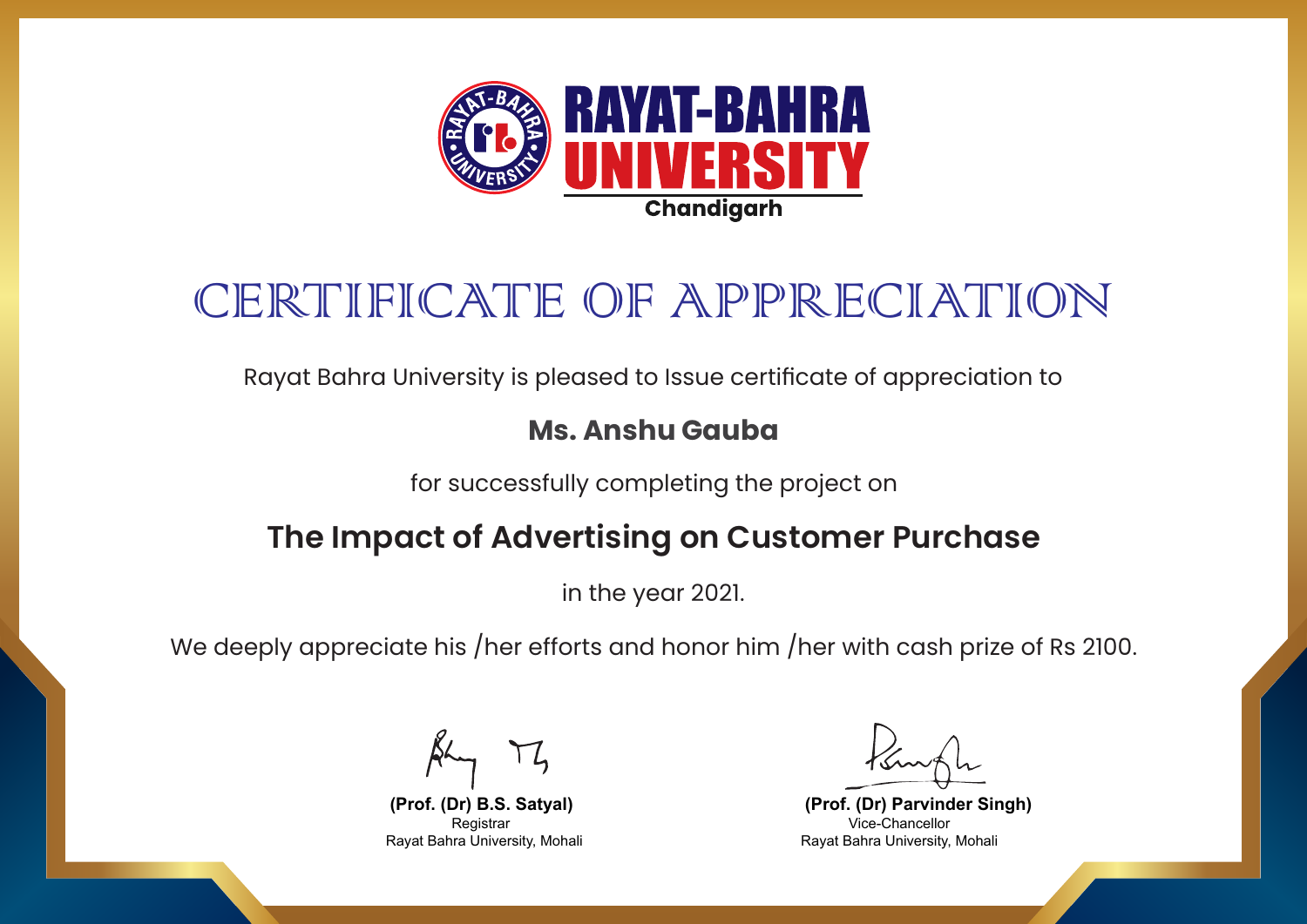

Rayat Bahra University is pleased to Issue certificate of appreciation to

#### **Ms. Anshu Gauba**

for successfully completing the project on

### **Business Models of Unicorns in Indian Economy**

in the year 2018.

**(Prof. (Dr) Daljit Singh)** Vice-Chancellor Rayat Bahra University, Mohali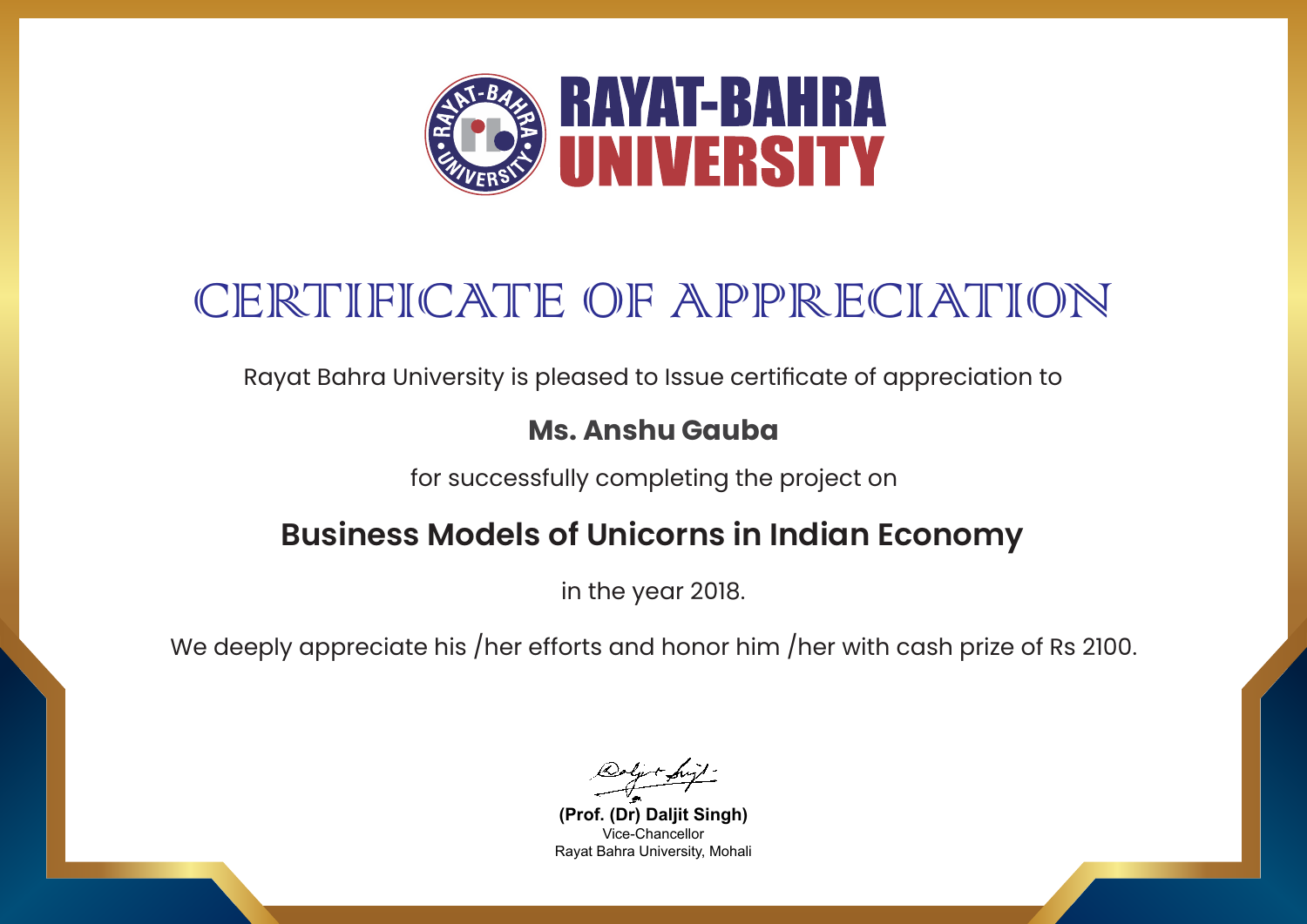

Rayat Bahra University is pleased to Issue certificate of appreciation to

### **Dr. Gurfateh Singh**

for successfully completing the project on

### **Biomedical Waste Management**

in the year 2017.

We deeply appreciate his /her efforts and honor him /her with cash prize of Rs 2100.

**(Dr. Raj Singh)** Vice-Chancellor Rayat Bahra University, Mohali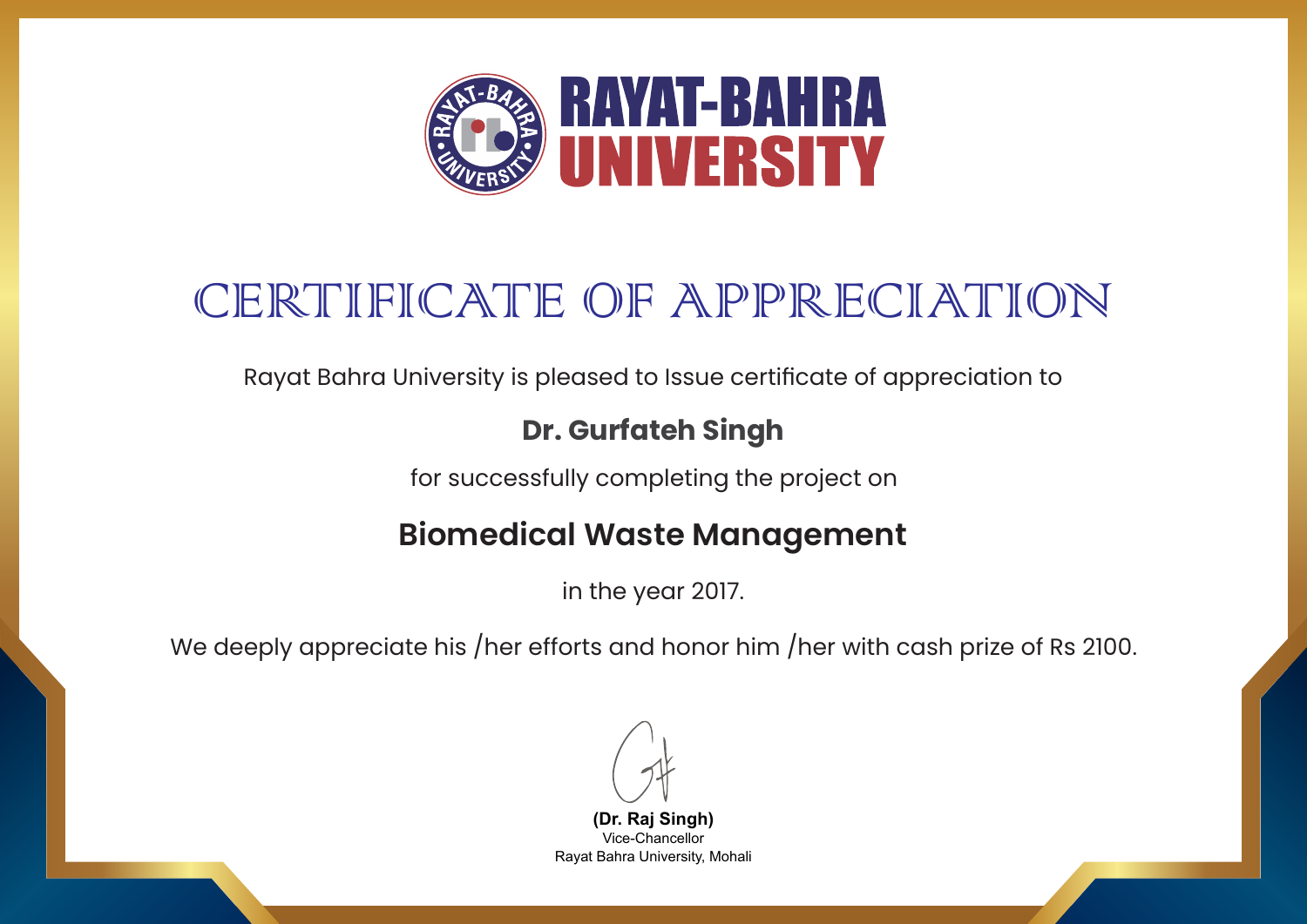

Rayat Bahra University is pleased to Issue certificate of appreciation to

#### **Dr. Kavita Aggarwal**

for successfully completing the project on

## **Investment Pattern & Financial Planning "A Study of Indian Army Personnel"**

in the year 2021.

We deeply appreciate his /her efforts and honor him /her with cash prize of Rs 2100.

**(Prof. (Dr) Parvinder Singh)** Vice-Chancellor Rayat Bahra University, Mohali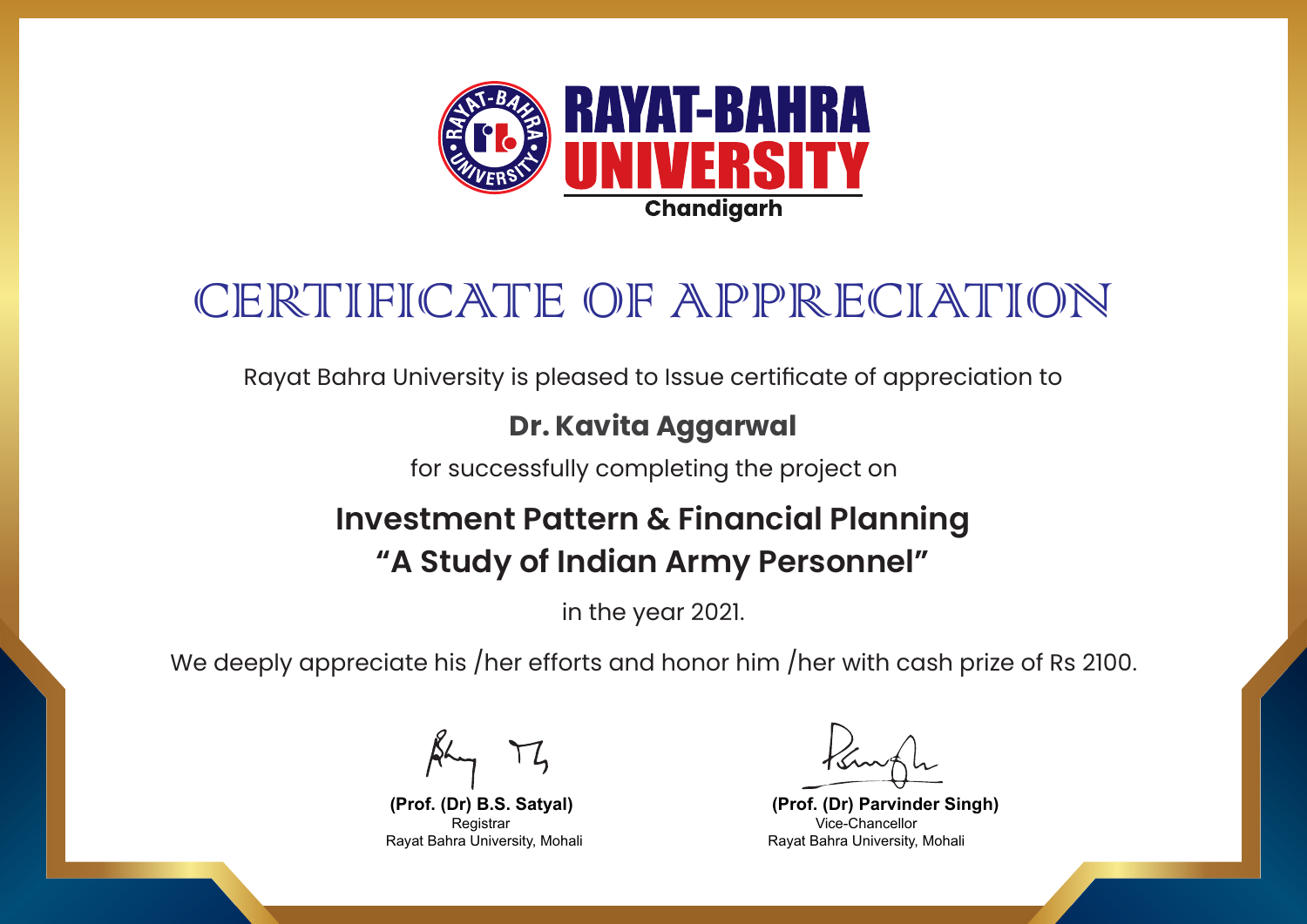

Rayat Bahra University is pleased to Issue certificate of appreciation to

#### **Dr. Neena Mehta**

for successfully completing the project on

### **Awareness of Laboratory Chemical Waste Management**

in the year 2018.

**(Prof. (Dr) Daljit Singh)** Vice-Chancellor Rayat Bahra University, Mohali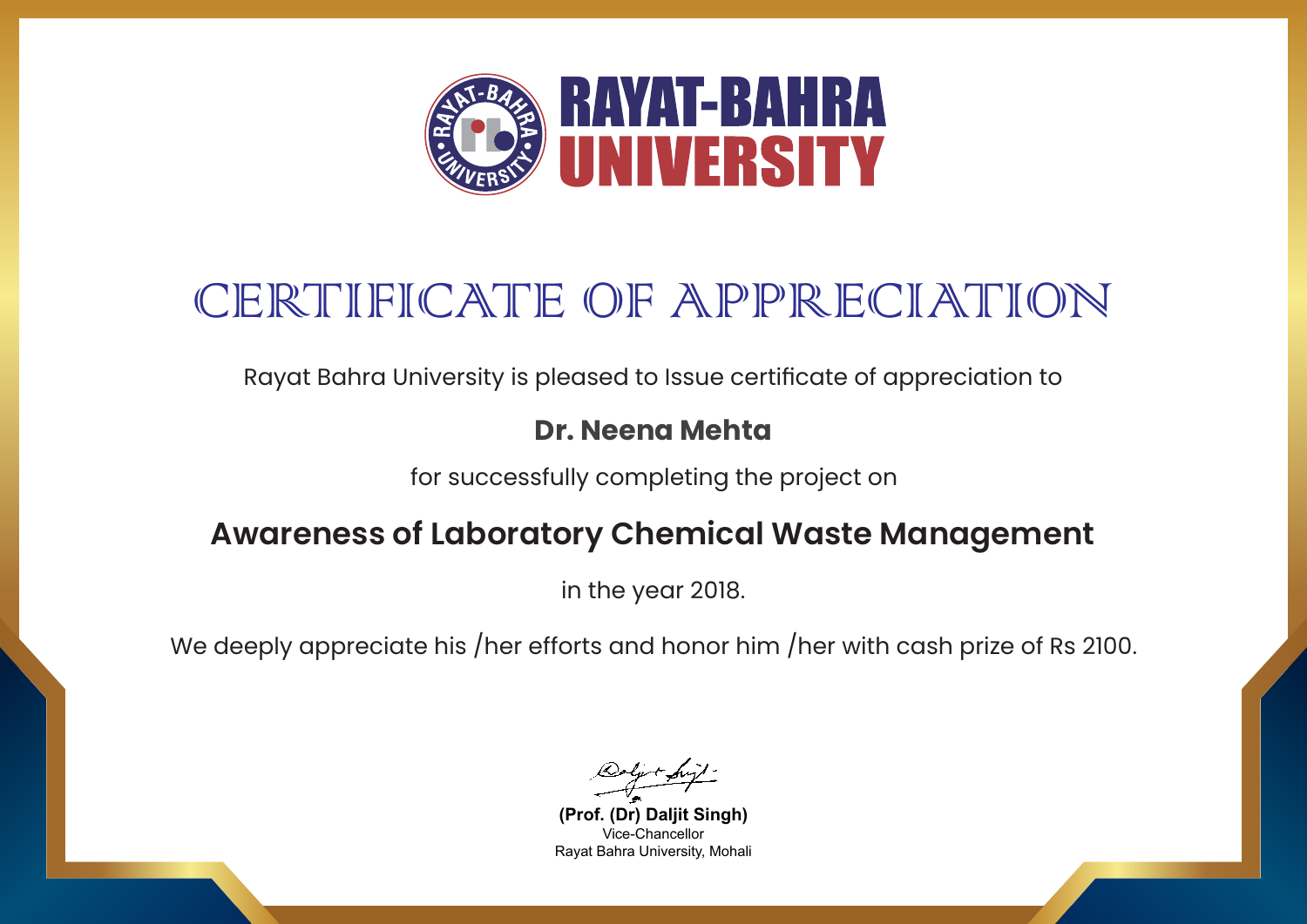

Rayat Bahra University is pleased to Issue certificate of appreciation to

#### **Dr. Mehar Chand Manik**

for successfully completing the project on

### **Public Health and Hygiene**

in the year 2018.

**(Prof. (Dr) Daljit Singh)** Vice-Chancellor Rayat Bahra University, Mohali